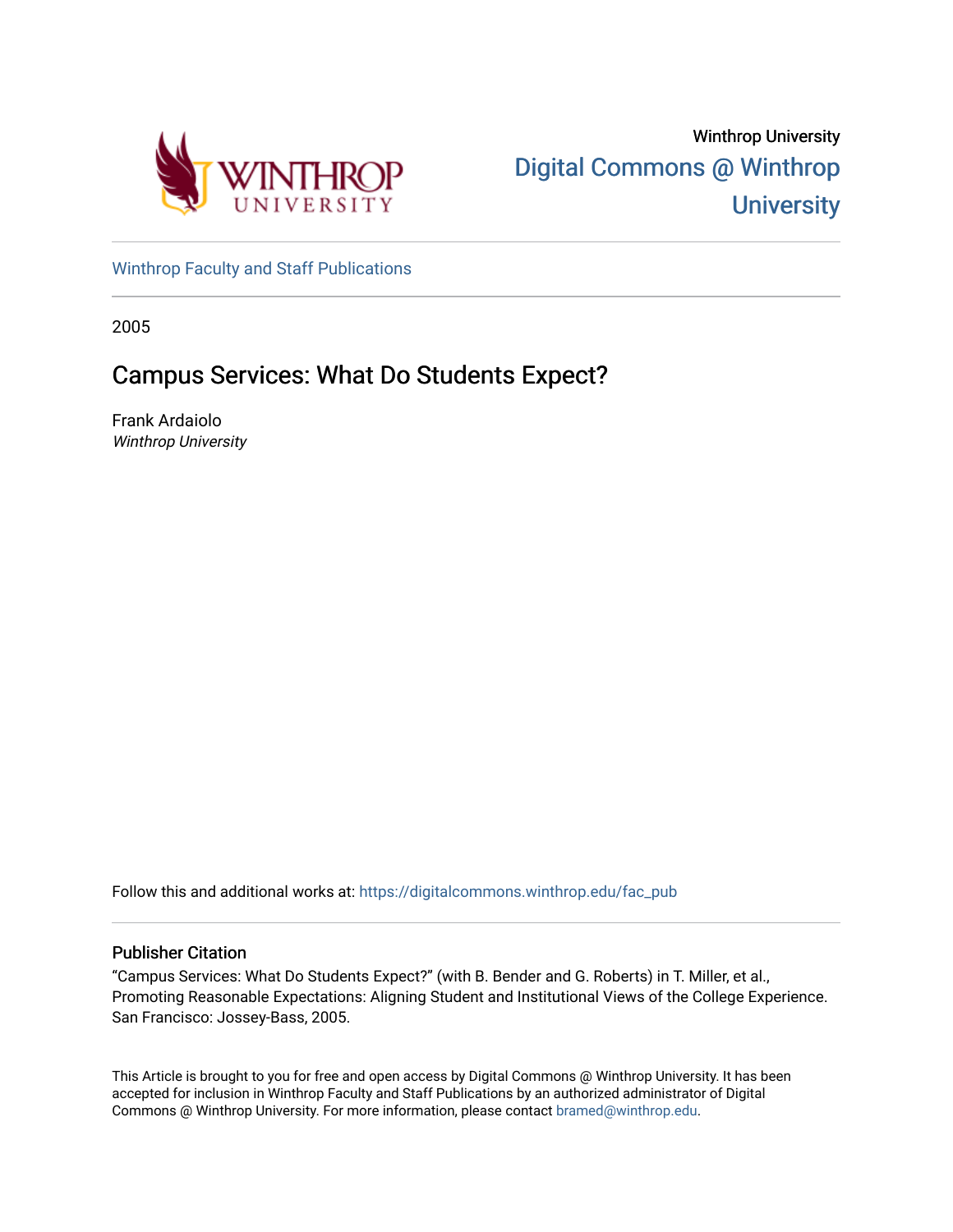#### **Table 4.2 The "10 Best Tips" For Marketers to College Students**

- 1. "Recognize Their Potential": Students are serious shoppers who represent a unique and lucrative segment of the consumer populations:
	- Two-thirds (67%) have paid jobs
	- They represent \$53.9 billion in discretionary spending annually
	- They were responsible for more than \$210 billion in sales last year alone
- 2. "Make Them Laugh": When asked what they want in advertisements, students name the following:
	- Humor (36%)
	- Affordable product cost (44%)
	- Everyday people (33%)
- 3. "Don't Forget the 'Rents": Appealing to students is important, but parental approval shouldn't be underestimated. More than half of college students brand loyal in these categories reported they were introduced to the brand by their parents:
	- Laundry detergent (60%)
	- Bar soap (55%)
	- Toothpaste (54%)
- 4. "Have a Heart": Young adults care about global and community issues. Students are more concerned with:
	- Environmental causes (56%)
	- The potential for war (53%)
	- Unemployment and lack of job opportunities (51%)
	- The rise of poverty (51%)
- 5. "Give Them Credit": College students are well versed in credit usage:
	- 65% have loan payments
	- 65% have a major credit card
	- 41% of freshman have a credit card; 79% of seniors have one
- 6. "Think Active": Don't assume that today's youth are just in class or in front of the TV. In the past year, students have been on the move, spending their money on the following:
	- Nearly \$5 billion on travel
	- \$790 million at the movies
	- \$390 million on attending music concerts
	- \$318 million at amusement parks
	- \$272 million at professional sporting events
- 7. "Be Connected": College students represent one of the most connected groups:
	- 93% access the Internet in a given month
	- 56% of online students have broadband connections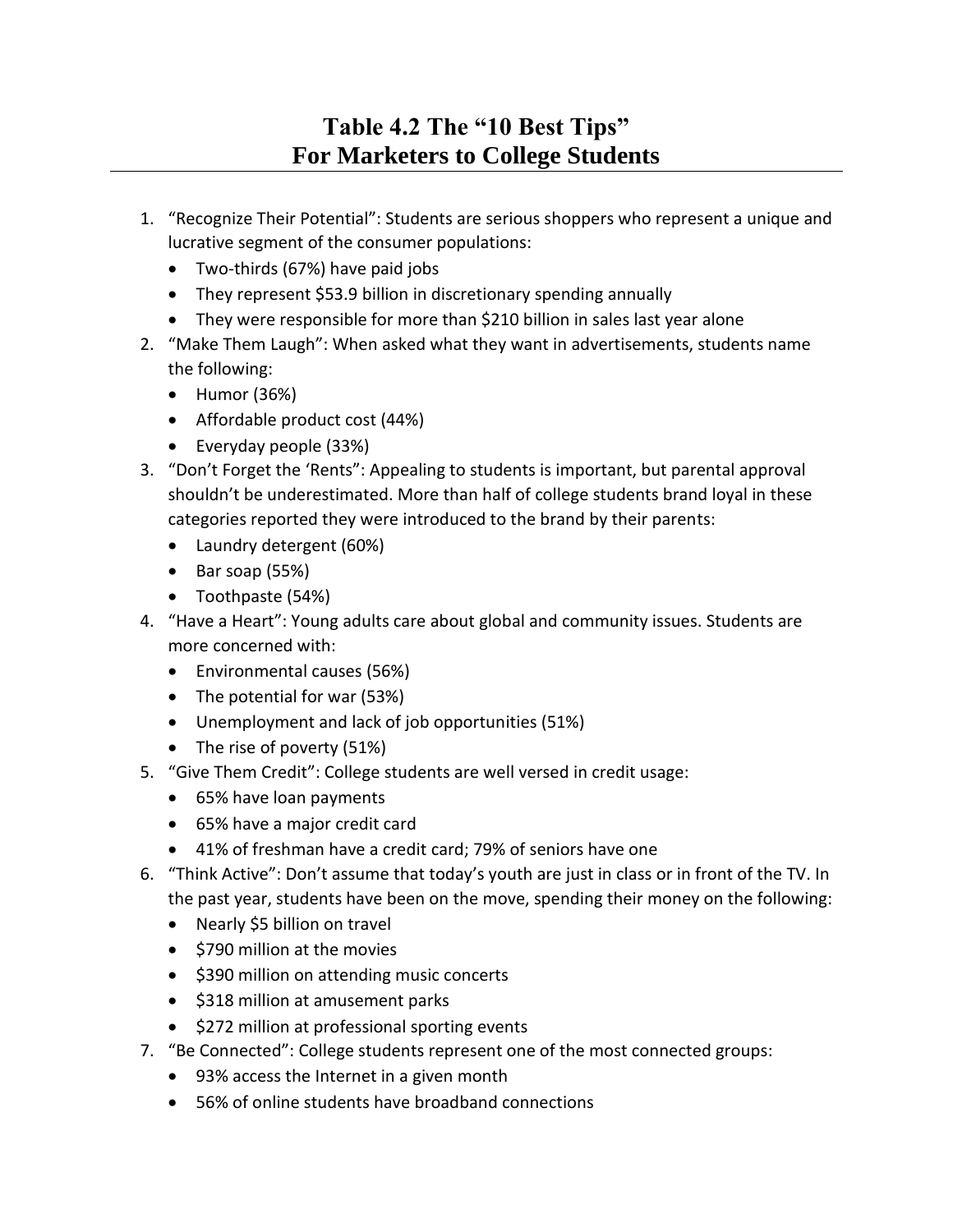- One in eight (12%) consider themselves tech leaders—they're the first to buy new electronic devices and gadgets
- Two-thirds (67%) own cell phones, and 36% use them to access the Internet
- 8. "Give Them What They Want": Students are price conscious and look for a good selection:
	- 93% cite low prices as important when shopping
	- 94% cite having a good selection as important when shopping
	- College students are more than twice as likely to look for sales than to want certain brands (66% versus 27%)
	- 80% shop at general purpose retailers like Wal-Mart and K-Mart
	- 54% shop at clothing retailers such as Gap or Abercrombie & Fitch
- 9. "Plug In": Students want the latest technology:
	- 88% of college students own a computer
	- 85% own a television
	- 58% own a DVD player
	- 45% own a video game system
	- 24% own a digital camera
	- 20% of college students *intend* to purchase digital cameras, DVD players (18%), and cell phones (18%) within the next year
- 10. " Figure Them Out": College students are not all the same—know their differences:
	- Freshman (28%) are more likely than seniors (12%) to use totally new and different brands
	- Freshman (35%) are more likely than seniors (13%) to use the same brands as their friends
	- Males are more interested than females in trying a product in a store (57% versus 48%) and in having salespeople be knowledgeable about what's cutting edge (30% versus 13%)
	- College students' favorite snack foods are candy bars, salty snacks, and chewing gum, but females are more likely than males to purchase salty snacks (71% versus 55%), chewing gum (68% versus 49%), and packaged cookies or brownies (53% versus 40%).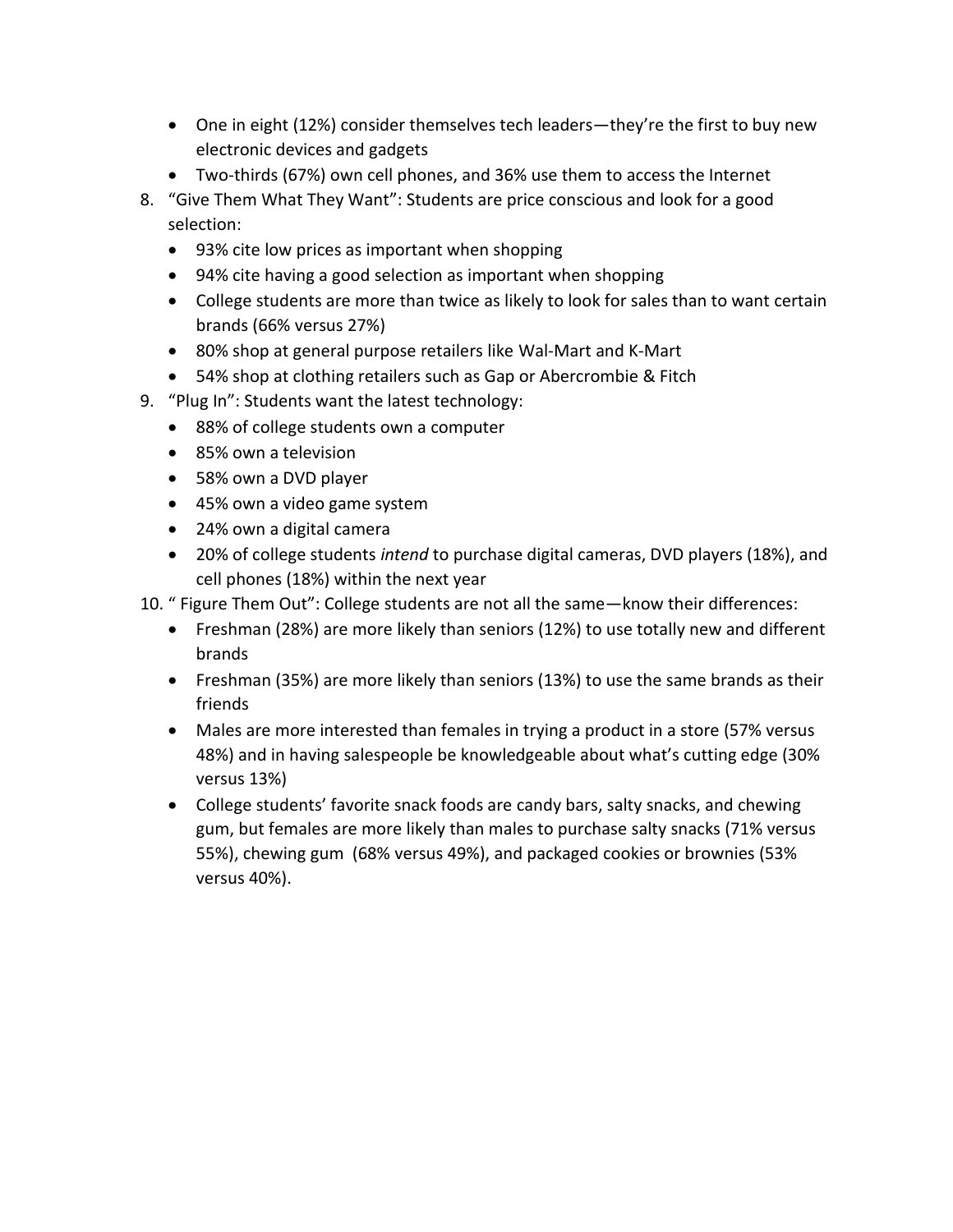# *Chapter Five*

# **Campus Services**

# What Do Students Expect?

 *Frank P. Ardaiolo, Barbara E. Bender, and Gregory Roberts*

In Chapter 4, Moneta and Kuh described how student expectations for the campus environment and the culture of the community differ from their real experiences. This chapter addresses another aspect of the campus experience, the services that institutions provide to students to support their learning. Of course, there are services recognized by all as such, career services, health care, counseling service, and the like. Some other aspects of services that students expect. Student expectations of the services that will be provided by their colleges and universities are developed in myriad ways, resulting in various degrees of congruence with what actually is available. Some students develop expectations based on the experiences of their parents, siblings, or friends, while others rely on the popular press or television and movies to form impressions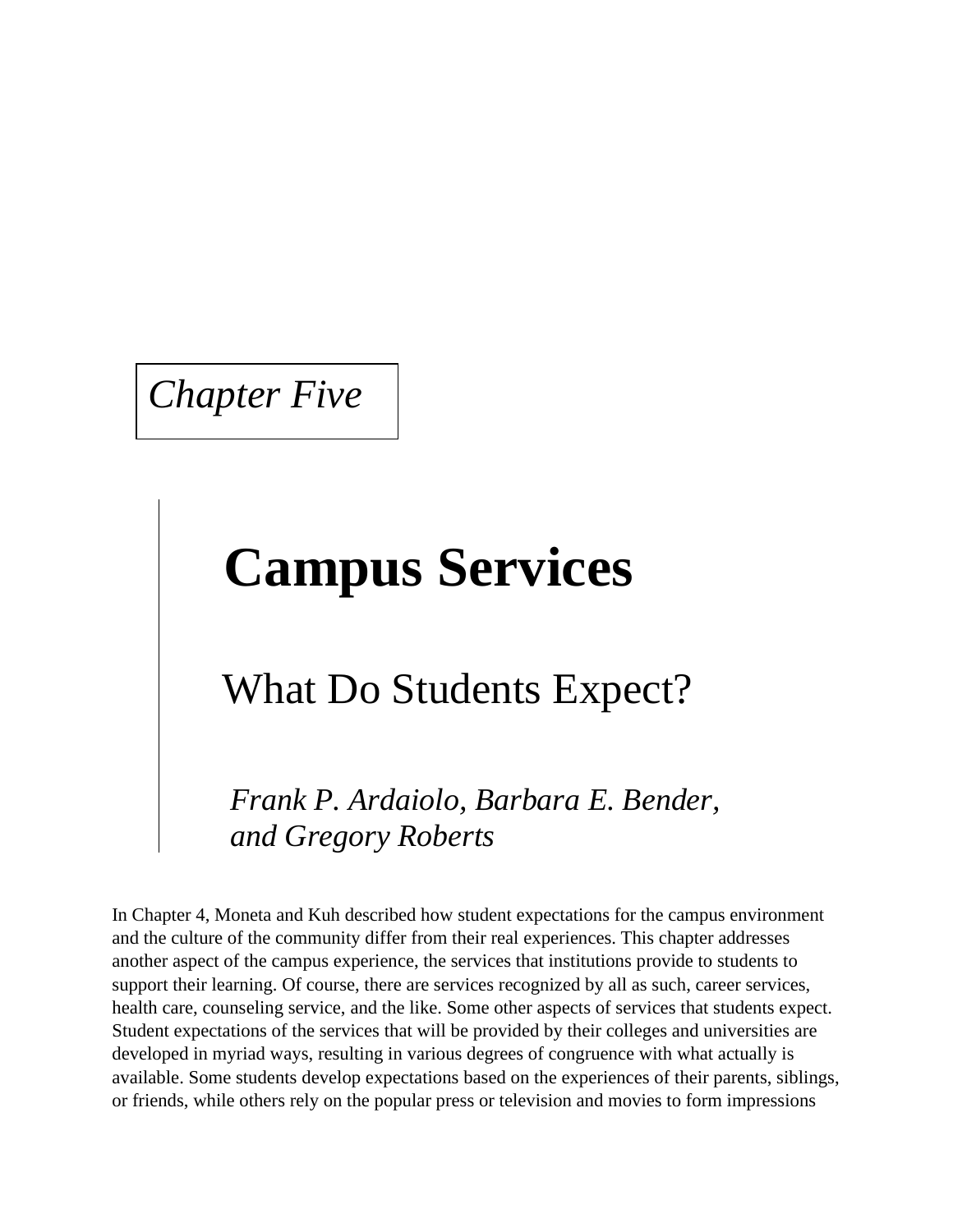about what they can expect when they attend an institution of higher education. The extent to which student expectations are accurate has an enormous influence on both student satisfaction and persistence.

While there are variations in student expectations and perceptions of their colleges, as consumers, they are consistent in their wish to have their institutions offer high-quality services in a professional manner. Beginning with the recruitment and admissions process through graduation, students expect to be treated as paying customers who receive accurate and timely information from their collegiate service providers and have access, through the institutions, to a broad spectrum of social and recreational opportunities. At the same time, students expect to be more marketable as a result of attending their colleges, able to find a job upon graduation, and eligible to be admitted to a graduate or professional school and have the appropriate academic background to succeed.

As colleges and universities grapple with enormous financial difficulties, the increasing costs of technological support, and dilapidated infrastructures, maintaining quality and "personal" student services operations is an increasing challenge. At the same time, parents are forming local and national associations to ensure that they have a strong and collective voice in their children's college experience. The Associated Press (2003) reported in newspapers throughout the country that one organization, College Parents of America (2003), has formed to serve as an advocacy group to influence the manner in which colleges and universities develop their priorities and serve their children. Much like stockholders in a corporation, the parents view their payment of a term bill as an act of declaring their right to influence the direction of their children's education. College Parents of America (2003) states to parents via its Web site that it is "the only national membership association dedicated to advocating on your behalf and to serving as your resource as you prepare for and put your children through college."

The financial pressures of the continually escalating costs of college attendance have "raised the bar" for colleges and universities; students and their families expect more programs and better services. Families who have been saving for years or have assumed loans and rearranged their home budgets to pay for college expenses expect to see tangible results for their efforts. In return for the financial sacrifices that they make, students and their families expect that colleges and universities will (1) provide what they say that they will provide in promotional materials, (2) offer services and programs to make the college experience valuable and useful, (3) create opportunities to ease the transition to the world of work or graduate school, (4) and create and implement a collegiate environment that meets their perceptions of what the college experience should entail. They also expect that students will learn while in college, although it is unclear, in many sectors, what they are expected to learn.

The purpose of this chapter is to examine student expectations of the services provided for them at their colleges and universities, identify where and how there may be either misperceptions or inaccuracies, and discuss how colleges and universities can enhance the quality of the services that they provide. The authors discuss the developmental compact that colleges and universities have with their students and focus on aspects of the educational components associated with institutional service operations. In addition, the authors identify approaches for institutions to consider for developing more accurate expectations regarding student services for students and their families.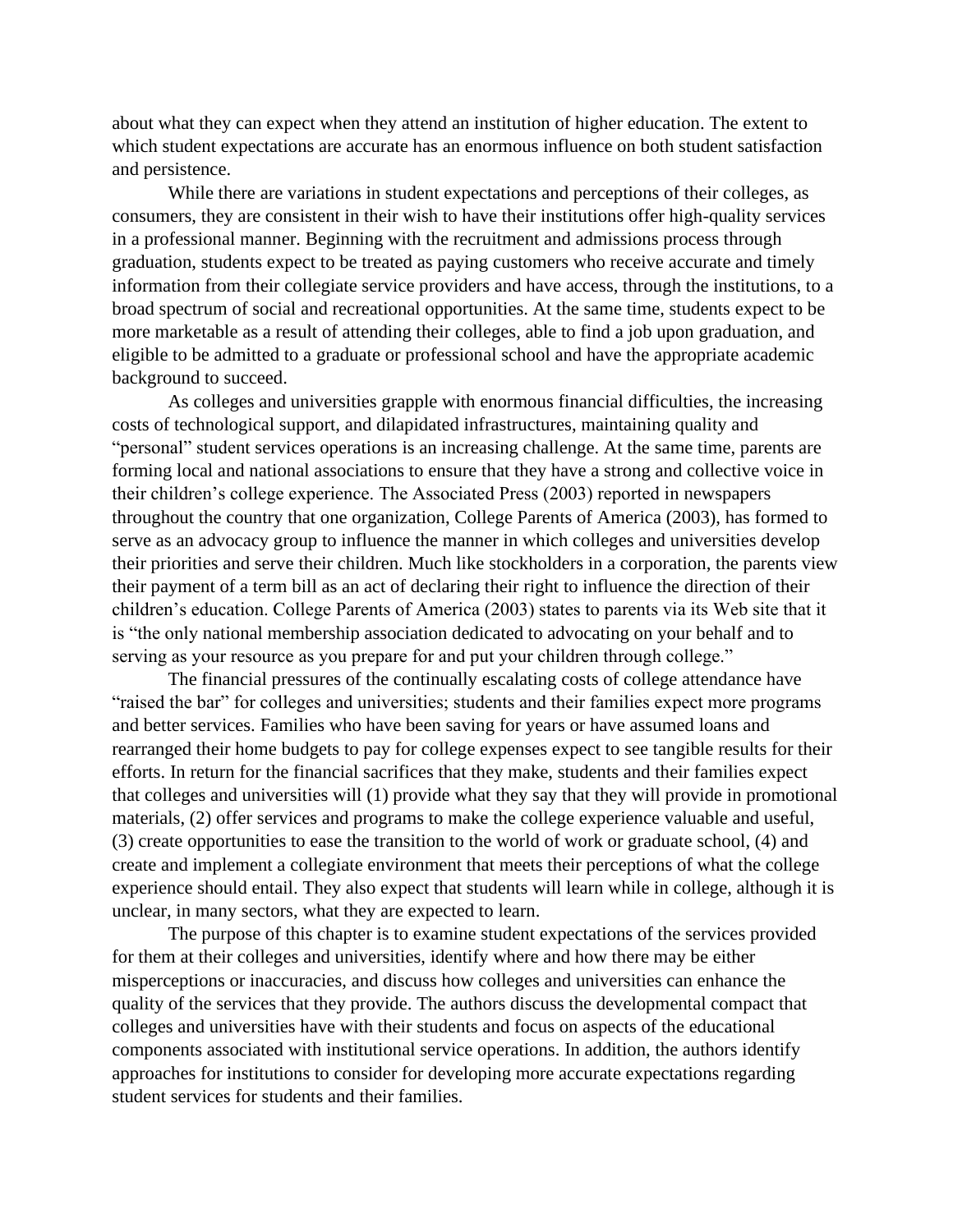# **Student Expectations**

The fall 2002 *Chronical of Higher Education Almanac,* "The Nation: Students, Their Attitudes and Characteristics" (The Nation, 2002), provided data gathered from incoming students at fouryear colleges across the nation regarding their expectations and hopes for their college experience. Nearly 50% of first-year students reported that they applied for admission to few than two other institutions, and 69% of the respondents attended the institution that was their first choice. The students surveyed in this report expected to be admitted and succeed in the college that they selected.

The first-year student data included the following reasons as "very important" for students making their college selection (The Nation, 2002, p. A37):

- College has very good academic reputation (56%).
- Graduates get good jobs (51%).
- College offered financial assistance (33%).
- Graduates gain admission to top graduate and professional schools (30%).
- College has a good reputation for its social activities (27%).
- College offered merit-based scholarship  $(21\%)$ .
- College offered a need-based scholarship (12%).

The report (The Nation, 2002) also indicates that 57% of the respondents plan to earn at least a B average, and 20% expect to graduate with honors.

The 2002 *Chronicle* report indicated that only 49% of the respondents expected to be satisfied with college even though 76% anticipated earning bachelor's degree. With threequarters of the respondents having high hopes for earning a degree, but fewer than half expected to be satisfied, could it be that those who do not persist had initial low expectations that were realized upon matriculation? Or, could it be that there is a dissonance between what students expect and what institutions provide that results in student dissatisfaction?

The nature of the relationship of students with their institutions is quite complex. Students pay the bills, but institutions set the policies. Institutions enforce their regulations, while students question and sometimes complain about institutional practices and the quality of services and programs. The nexus of the contractual relationship between students and their institutions and students' rights as consumers (Ardaiolo, 1978) presents a fascinating dynamic that continues to shape the creative tensions on campus across the country. Certainly students should be able to enjoy quality service and programs, but the nature of these services must be defined and offered within the context of the institution's overall mission. The reality is that very few colleges and universities, if any, have the depth and resources to provide everything students expect.

# **What Should Colleges and Universities Provide for Students?**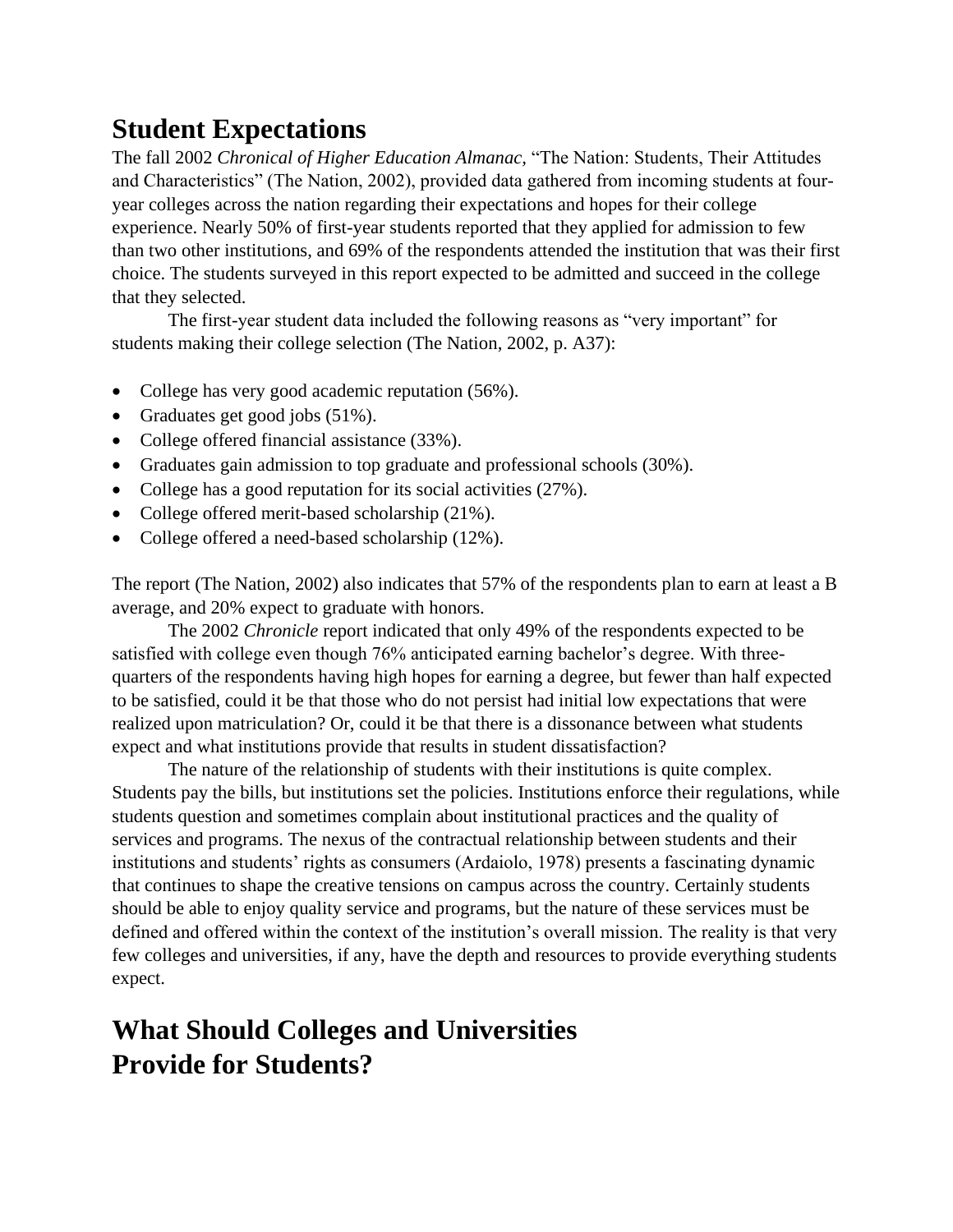Contemporary students have high expectations regarding the breadth and quality of services provided by their colleges. In addition to the formal curricular offerings, and with some variations likely as a result of an institution's location, mission, or resources, most students expect their colleges to provide services and co-curricular programs including career planning and placement, recreation and athletics, student activities and social programming, services for students with disabilities, veterans affairs, financial aid, health services, international services, day care, residence life and housing, multicultural and community affairs, academic advising, registration, computer assistance, tutoring, public safety, parking and transportation, campus ministries, and psychological counseling.

In many instances, commercial guidebooks add to the increased expectations that prospective students and their families hold, even if the books are little more than advertising tools focusing on amenities rather than on academic offerings. Still, almost in self-defense, institutions have placed increasing emphasis on providing popular amenities both to "keep up with the competition" and to ensure their admission yields and student satisfaction levels. Formerly stark residence halls have been transformed to hotel-like facilities with private bedrooms, cable TV, Internet connections, appliances, and beautifully constructed recreation centers. "In general, colleges and universities have altered the ways they provide programs and services to recruit and retain students, often in response to the 'consumer sovereignty' which categorizes student-institutional relationships" (Low, 2000, p.4).

Colleges and universities generally have well-defined mission statements delineating their missions and goals that serve as the guide for determining what academic offerings, programs, and services they offer. Registration services, for example. Interpret an communicate institutional academic policies to students, faculty, staff, and the general public and serve as custodians of student records within the context of the institution's mission. The quality of service that the registrar provides subsequently affects students and almost all institutional constituencies. Similarly, financial aid offices, charged with providing access and disbursement of all forms of governmental and private aid to students, have an enormous responsibility for implementing their work in an effective and efficient manner.

The extensive lists of other services enumerated are standard operations at most contemporary colleges and universities. This does not mean, however, that all institutions must provide all services. In an urban community with multiple hospitals and easy access to physicians, for example, administrators should ask whether they should maintain a costly health services program. Similarly, prudent administrators should ask whether a university located near public mental health facilities should provide comprehensive psychiatric and psychological services. The response to these issues will depend on the information institutions glean from the assessment of their programs combined with their goals enumerated in their mission statements.

#### **Assessment and Expectations**

In addition to institutionally based research and self-study practices, national studies have been undertaken to discern student expectations and institutional performance in meeting them. One comprehensive study (Low, 2000) focused on changes in student expectations and institutional performance observed in student satisfaction data over a four-year period including 1994 through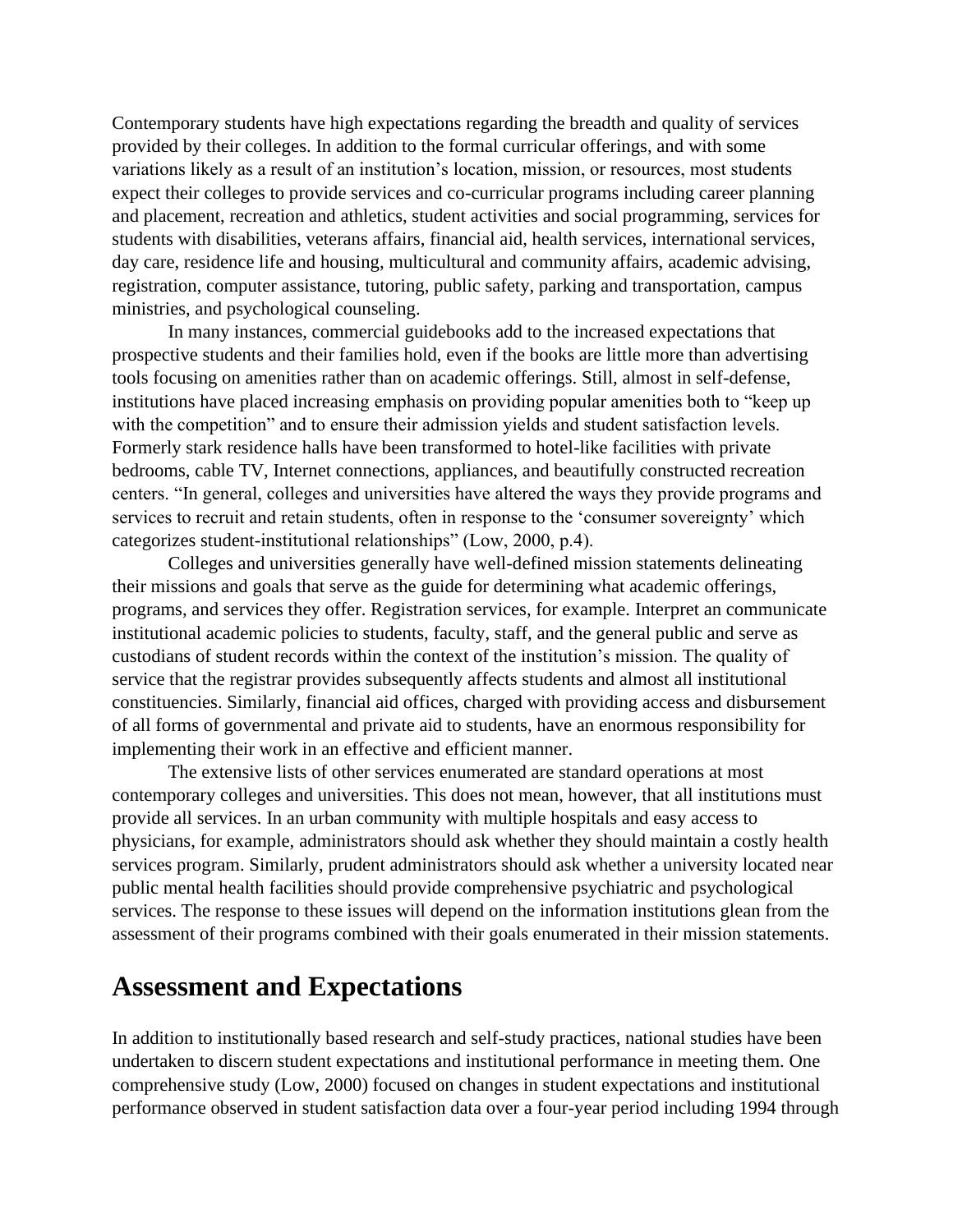1998. The inventory used assessed student perceptions of campus experiences at 745 community, junior, and four-year public and four-year private institutions in North America and included data collected from 423,003 students. Insights gleaned from this study suggested that two-year institutions are outperforming their four-year counterparts in meeting student expectations. Fouryear public and private colleges and universities exhibited stable performance, while the public institutions were maintaining a slight edge over those in the private sector. The four-year private colleges, typically the most expensive, seemed to be losing ground in meeting student expectations.

All students, regardless of the type of institution in which they were enrolled, expressed concern about the quality of academic advising offered. Student's basic personal needs, like safety and security, predominated throughout the study, offsetting concerns about more academic and institutional issues. The data suggest also that institutional responsiveness to diversity issues varies widely among institutions and for ethnic groups. There also appeared to be a mismatch between student and institutional values.

Low's study also included the focus groups to gain a more complete understanding of the underlying factors affecting student expectations and satisfaction. The major factors that emerged included the following (Low, 2000, p. 10):

- *Cost*. The higher the cost for attending an institution, the higher the expectations of its students, whether the student is paying for tuition and other costs or the institution is paying through the scholarships and other forms of financial aid.
- *Reputation.* The more selective the institution, the higher the expectations of its students and the higher levels of satisfaction. Selective institutions tend to know who they are; they have figured out what students want, need, and expect; and they have continued to receive positive feedback for their performance.
- *Value.* Students tend to value much of what the institution says it values. Thus, the greater the value articulated by the institution, the higher the expectations of its current and future students.
- *Overpromising and underdelivering.* An inability to deliver on promise made, especially those made during the recruitment process, results in inflated student expectations and lowered satisfaction.
- *Basic personal needs.* Student expectations rise accordingly when basic personal needs are not acknowledged and addressed by the institution.

These data demonstrate the role that consumerism has on student expectations of their colleges and universities. The importance of student expectations cannot be underestimated, but institutional mission must be the driving force in determining what services are provided and in what fashion.

# **Expectations, Services, and Learning**

Providing efficient and effective services for students is essential, but equally important, we must also strive to provide services in a fashion that complements our educational missions. Service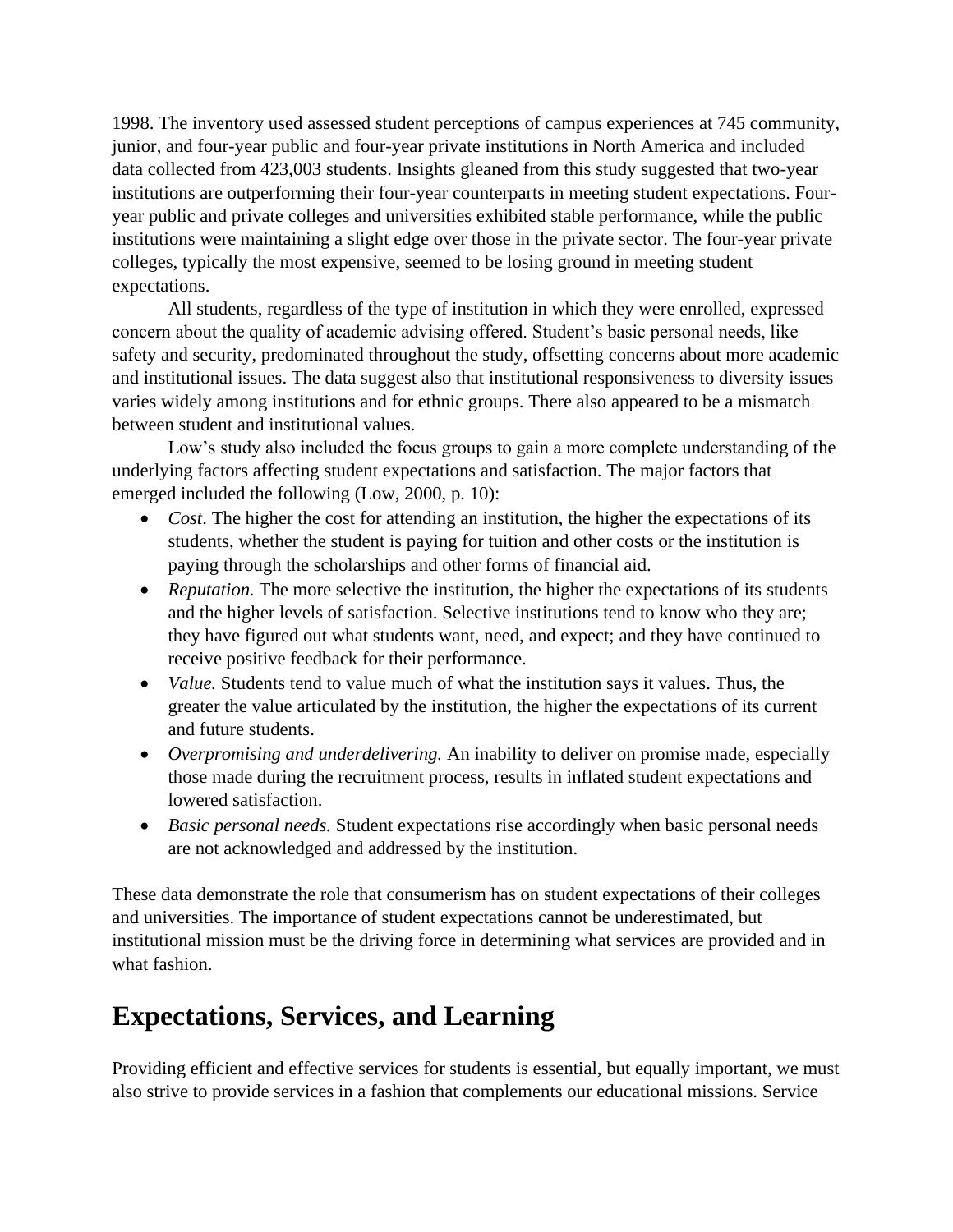provision, in other words, must consider the learner as a focus, as well as the learning outcomes that will occur as a function of participating in the programs. Cross (2001) suggests that colleges are the "units" in which learning resides and that learning should occur across the institution, not just in the classroom. In other words, it is not as important what teachers teach; it is more important what students learn.

In recent years, the perceived disconnect between the educational and financial benefits of earning a degree has grown. In other words, many students fail to recognize the value of learning for learning's sake (Tagg, 2003). Tagg observes that students, while physically present on campuses, are simultaneously psychologically absent. He further suggests that the fundamental challenge facing colleges today is to change the expectations of incoming students, their attitudes, and their beliefs about how they think about their school setting, academic work, and their own relationship to their academic institutions. "What we can say with fair confidence at this point is that most students who leave high school and enter college bring with them a set of attitudes and beliefs about schooling and their interaction with educational institutions that tend to insulate them against learning rather than to prepare them for it" (Tagg, 2003, p. 47) chapter 3 of this volume explores student engagement and the reality that many students are not learning and developing because they are not involved with their institutions or their own education.

Clearly there is much more involved in purchasing an education than buying any other product or service. Failure by students to grasp this can lead to great frustration and, more sadly, an unexamined life. The confluence of educational consumerism, assessment, business practices, and even state funding plans may be contributing to students' reduced emphasis on the importance of real learning. Students fail to engage fully not only with faculty but with the outof-class learning opportunities available on campuses today. Students to embrace the ethos that a college education is more than just attending classes, and institutional practices need to stimulate that understanding. Through developing an appreciation of the totality of the educational experience and the types of engagement that lead to learning, the dissonance between institutions' expectations for students and student expectations for institutions can diminish.

As one enters any train in the London Underground, there are constant reminders to be personally responsible to "Mind the gap!" between the station platform and train doors because the gap varies with each station and passengers cannot take the distance for granted as the same at every station. Indeed, false expectations brought on by habit or inattention can result in personal physical disaster. Students too must mind the gap between the new rising expectations for learning at colleges and universities and their own preconceived consumer mentality of their expectations. Above all, students must be willing to change, for college makes students different—learning is the result of change. Equally important is that students must take responsibility for their own development and learning.

Although Londoners can expect the trains to be safe and efficient, students who come into a university or college should not expect first-class service delivery. A residence hall is not a hotel and cannot be run like one unless students are willing to pay at least \$100 a night every night of the semester.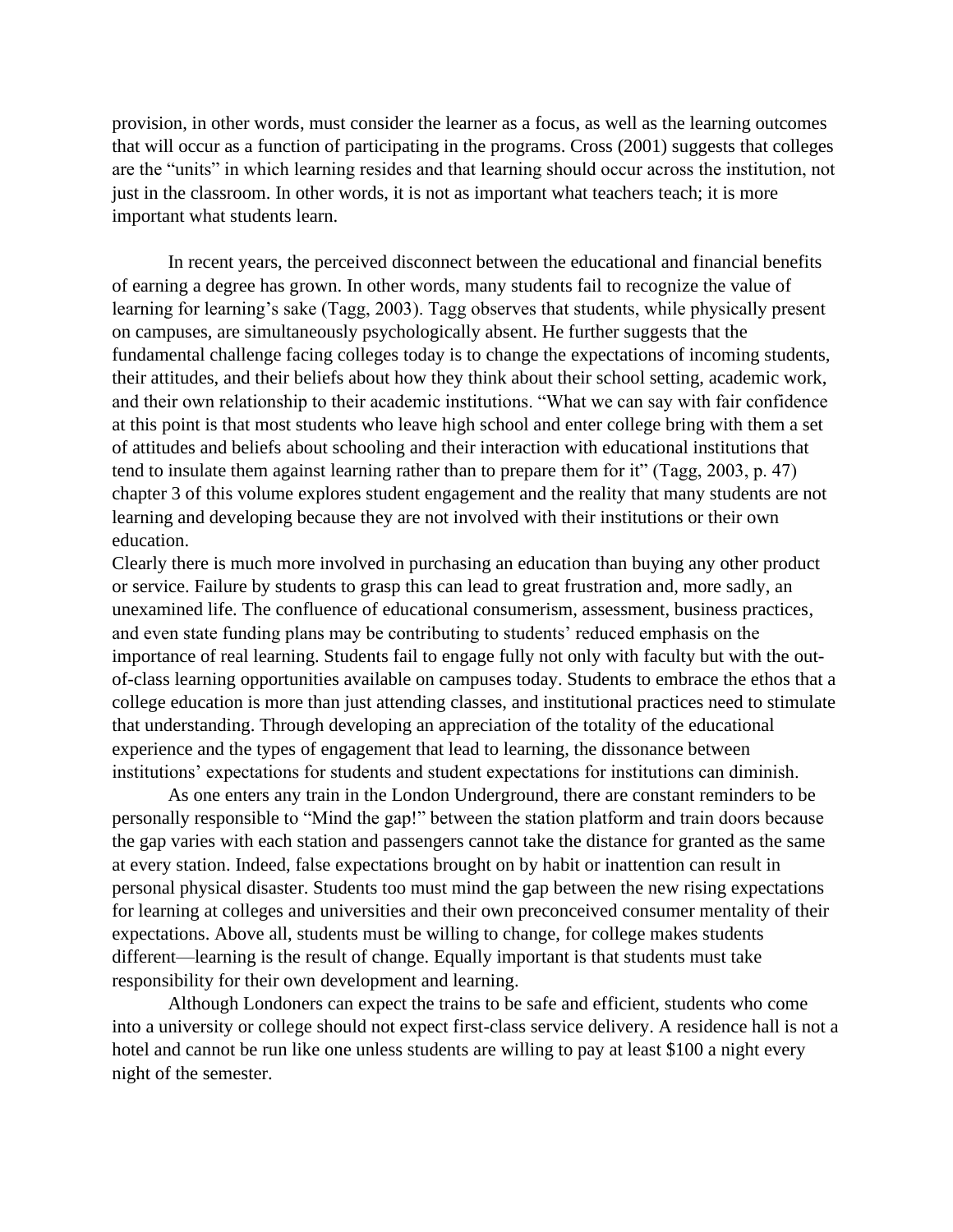Enlightened colleges and universities expect their residence halls to be integral components of the educational process, where learning occurs and the personal development of students is a primary goal. In residence halls, organizations that are an intentional and integral part of an institution's educational mission, staff members, including student resident assistants, are responsible for creating educational programs that help residents to engage their fellow residents in applying the knowledge gained in the classroom. This engagement outside the classroom leads to appreciating oneself as well as others of different backgrounds and beliefs while building a collegiate community. Students living together in an intentional educational community can learn to express their own beliefs and to be exposed to new ways of doing things while reinforcing or expanding their own values—they learn to negotiate, to compromise, and to lead.

A positive residence hall experience should extend a student's expectation beyond the consumer approach of a good overnight accommodation; certainly all students should expect and be provided with residence halls that are safe, clean, and comfortable. Various reports in the popular press, however, suggest that students are now expecting residence facilities that compete with some of the best hotels in the world, and, suggested earlier, some schools are attempting to meet this demand to keep the occupancy rates at optimum levels.

At the same time that students seek luxurious accommodations, they often thwart an institution's efforts to maximize learning op…expect to live in private rooms, for example, often are seeking comfort zones that will protect them from the possibility of living with a roommate of a different racial or cultural background. Such students are failing to embrace the collegiate experience as an extraordinary opportunity to learn about other human beings. Engaging in higher education is a challenge and forces students to cross the gap of comfort that they seek.

The dissonance in expectations can be exemplified when students get frustrated when they have an argument with their new roommate and expect a resident assistant to immediately resolve the issue. The resolution to vacate a room rather than try to address the interpersonal problem is, in the view of many students, the better solution. Parents also will insert themselves unto situations and are even encouraged to do so by their children while also failing to see the learning opportunities that can arise in such situations.

The dissonance between the harried student development educator in the residence hall and the involved parents and students can be palpable, because each party brings different expectations—the student affairs educator hopes for learning to occur, and the parents and students want immediate customer satisfaction. This dissonance can be resolved most productively if an involved parties focus on the root causes of problems and take personal responsibility for their action while being willing to work to change behaviors or attitudes that are most respectful of all involved. We must remind parents and students continually in nonprovocative ways that student development and learning occurs in many ways, including the interactions that occur between students outside of the classroom.

Davis and Murrell (1993) noted that research during the past two decades has demonstrated that the more energy that students direct into their academic lives, including becoming engaged with their studies and campus programs, the greater the likelihood of their having a positive college experience. Assuming that students are willing to learn, total student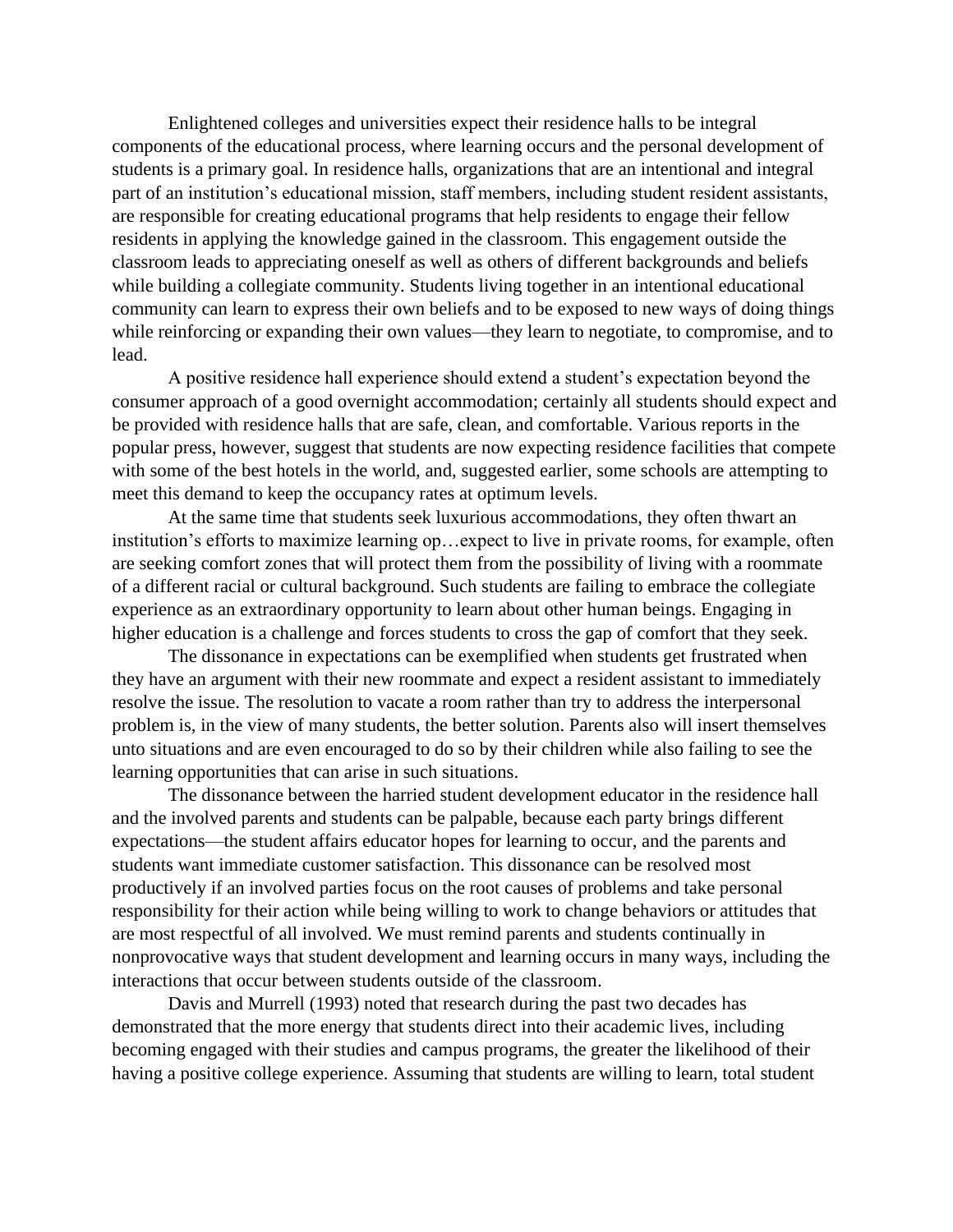development can occur that gives meaning through students' newfound knowledge and understanding.

An additional example of dissonance between expectations and reality can be found in financial aid operations across America. Every institution has an office of financial aid that disburses varying forms of federal, state, private, and institutional monies.

Funding agencies rigorously hold institutions to strict standards that ensure eligible students are provided all possible help within governmental financial aid guidelines.

Institutions also must also provide counseling for those with new loans and those who are exiting, so students fully understand their future fiscal obligations when their loans come due. Students and their families need information and expect high-quality service. Institutions, however, are continually frustrated in their quest to process aid forms for eligible students when many undergraduate and graduate students fail to provide accurate documentation in a timely fashion. Not surprisingly, students who fail to receive a financial aid award invariably blame their colleges, even when they, themselves, are responsible for the problem. Given the complexity of the financial aid process, students' unwillingness to tackle the required details properly is understandable, but managing one's own financial aid application is an important learning experience. Indeed, for many students, signing a promissory note is the first time they enter into a legal contract for which they will be responsible. The most successful student aid administrators are those who continually evaluate their operations and engage students in the process, making even this basic consumer activity a learning experience for students.

Of all administrative areas, career services operations can provide one of the best examples of dissonance when it comes to student expectations and campus realities. Administrators working in career services can speak volumes about the challenges of dealing with students who expect their career counselors to find jobs for them even on a moment's notice. Without fail as commencement approaches, students find their way to career services offices for the first time, despite the fact that they have been asked to participate in career seminars from their first semester of enrollment.

Career services professionals rightfully view themselves as educators who want to match students' aspirations and career opportunities with their capabilities. They want students to understand that the most satisfying positions come to those students who are cognizant of their own aspirations and abilities, and who are willing to work to overcome the gaps in their preparation. Regrettably, students, as consumers, can become dissatisfied quickly if they view their career services operation as an employment agency rather than an educational service linked to the institution's mission.

# **What Institutions Can Do: Strategies for Action** Make Student Expectations a Priority

We have examined the expectations that students have for the services and programs provided by their colleges and universities and considered the fact that, in many cases, what students expect is not the reality of what their institutions provide. This dissonance may be a result of an institutions failure to provide a promised service, or the quality of service is not what students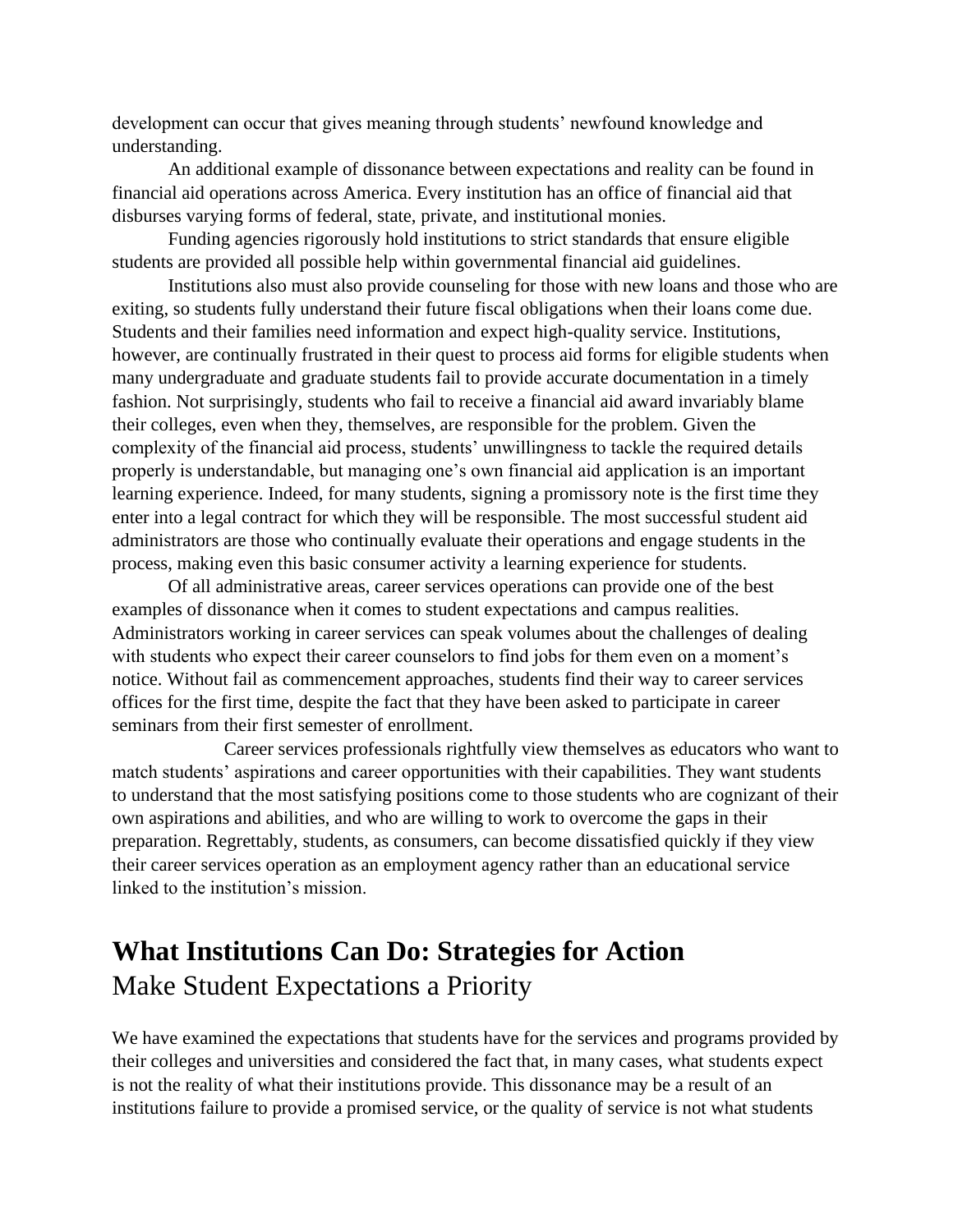expected. In other instances, however, the expectations that students hold are based on their incorrect or inaccurate assumptions—students expected a certain service or program that the college does not offer. In the case of incorrect and inaccurate assumptions by students, colleges and universities may share part of the blame with the students. Too often, colleges fail to provide enough accurate and accessible information to enable students to know precisely what the institution provides and in what fashion.

The consequences of "expectations dissonance" can be very challenging for students as well for as their colleges and universities. Students expecting smoothly functioning financial aid services, for example, who find a mismanaged and inefficient campus system will be disgruntled and can feel mistreated by their institutions. Rather than speaking well of their alma maters, they can become negative ambassadors very quickly. Administrators, now more than ever, must recognize that the encounters and experiences that students have with campus program and service operations and the manner in which they are treated often are remembered for years beyond graduation.

Institutions can no longer afford to disregard the expectations of their students. If students feel they are receiving less than what they contracted for by enrolling at their colleges, they will make their voices heard collectively on campus, in state legislatures (especially for public institutions), in the media, and, not surprisingly, in the courts. Beyond the potential fallout from failing to provide quality programs, colleges and universities should want to maintain excellence in all aspects of their programs as a source of institutional pride. A college's ethos is perhaps best exemplified in the manner in which it serves students; institutional values are evidenced through the daily fashion in which the college conducts its business. On the one hand, if students are treated with dignity and respect, they recognize that they are a priority. On the other, when students are not treated appropriately or served adequately, the reverse message is received.

To make student's expectations a priority, colleges and universities need to create accurate expectations for students; routinely assess the quality of service programs and adapt services as needed; ensure that effective communications channels are in place and working; and create an institutional ethos that makes student expectations and student learning core institutional values. The remainder of this chapter addresses each of these strategies.

#### **Create Accurate Expectations**

In David Lipsky's *Absolutely American: Four Years at West Point* (2003), the author describes the extraordinary experience and transformation that members of the Corps of Cadets undergo at the United States Military Academy (USMA). From their initial treatment at "Beast Barracks," to marching to meals, the first-year student experience is an extraordinary one. What is so critical in helping the cadets to succeed under harsh and extremely clear in their recruitment and admissions materials, in their interviews with prospective students, and through the media. Even casual observers wo have never had any direct contact with the USMA have a notion of what is expected of students at West Point and the rigorous demands that will be placed on them.

Conveying the reality of the USMA experience enables potential applicants to know what to expect when they enter West Point. The mission is clear and the expectations for students are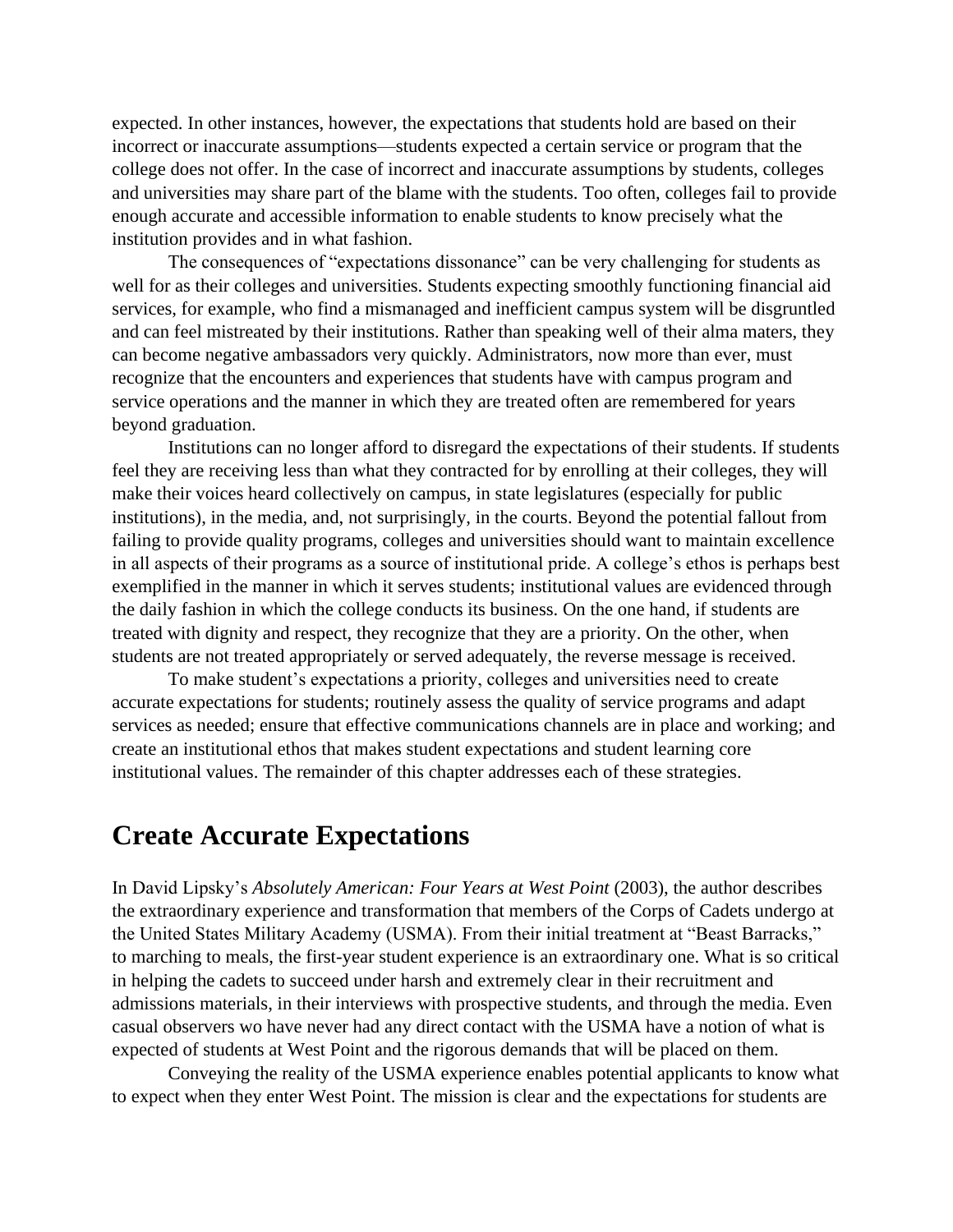clear. All must pass the same tests, clear the same hurdles, and embrace the ethic of a professional soldier committed to duty, honor, and country. In return, the cadets, based on their accurate expectations of USMA, anticipate what they will receive, including professional skills, compensation, character development, monthly compensation, and eventually, a commission as an officer in the U.S. Army.

While there are only a handful of institutions that have missions similar to the USMA, most colleges and universities could benefit from applying the same rigor as West Point does in providing more accurate information about what enrollment in the institution means in the classroom, in out-of-class activities, and in the services that are provided. Utilizing carefully crafted Web sites, recruitment literature, admissions representatives, and alumni ambassadors, colleges and universities need to be more proactive in highlighting their mission and then conveying to prospective and current students how that mission is accomplished through various programs and services. Students need to comprehend the institution's methods for achieving its goals and how those methods will influence students' lives. How, for example, will the institution help the student find a job after graduation, if at all? Does the institution bring prospective employers to campus for student interviews? Are career fairs convened on a regular basis? The answers to these questions should be based on the mission and goals of the institution and how the organization implements those goals.

The need for focusing on institutional mission is critical when developing institutional information for prospective students. While the adage that families do more research when buying a \$25,000 automobile than they do when considering a \$120,000 investment in a college education may hold true, administrators should still work vigorously to bring clarity to prospective students on what it means to attend their institution. A college's admissions materials must enumerate how attendance at the institution will make a difference—how matriculation will affect the student's life. To do so, of course, means that the institution itself needs to know how students change as a result of their enrollment at the college.

An institution's mission must be at the forefront when making decisions regarding student services and programs and the integration of those activities with the academic experience. The mission statement is the glue that guides all decisions regarding what a college offers and in what fashion. If students then understand and embrace the mission, they will be able to develop a more accurate set of expectations regarding their college experience. This is particularly true in the area of services and programs. Students who attend a professional school with a narrow focus geared to providing a specific credential should not expect broad opportunities for enrolling in courses that diverge greatly from the fields offered by the institution. Similarly, the programs and services provided by that school, and the nature in which the services are provided, should complement and support the academic program.

The mission-specific information that is prepared to help students must be comprehensive to prepare students for their college experience. Without such information, how can administrators think that students will understand what to expect, let alone what the institution expects of them? Why, for example, does an institution provide residence halls, career services, or student activities? What role does the distribution of financial aid play in the mission of the institution? How does the delivery of service in these operations support the mission of the institution? Are these realistic questions asked by senior administrators? Or, if the questions are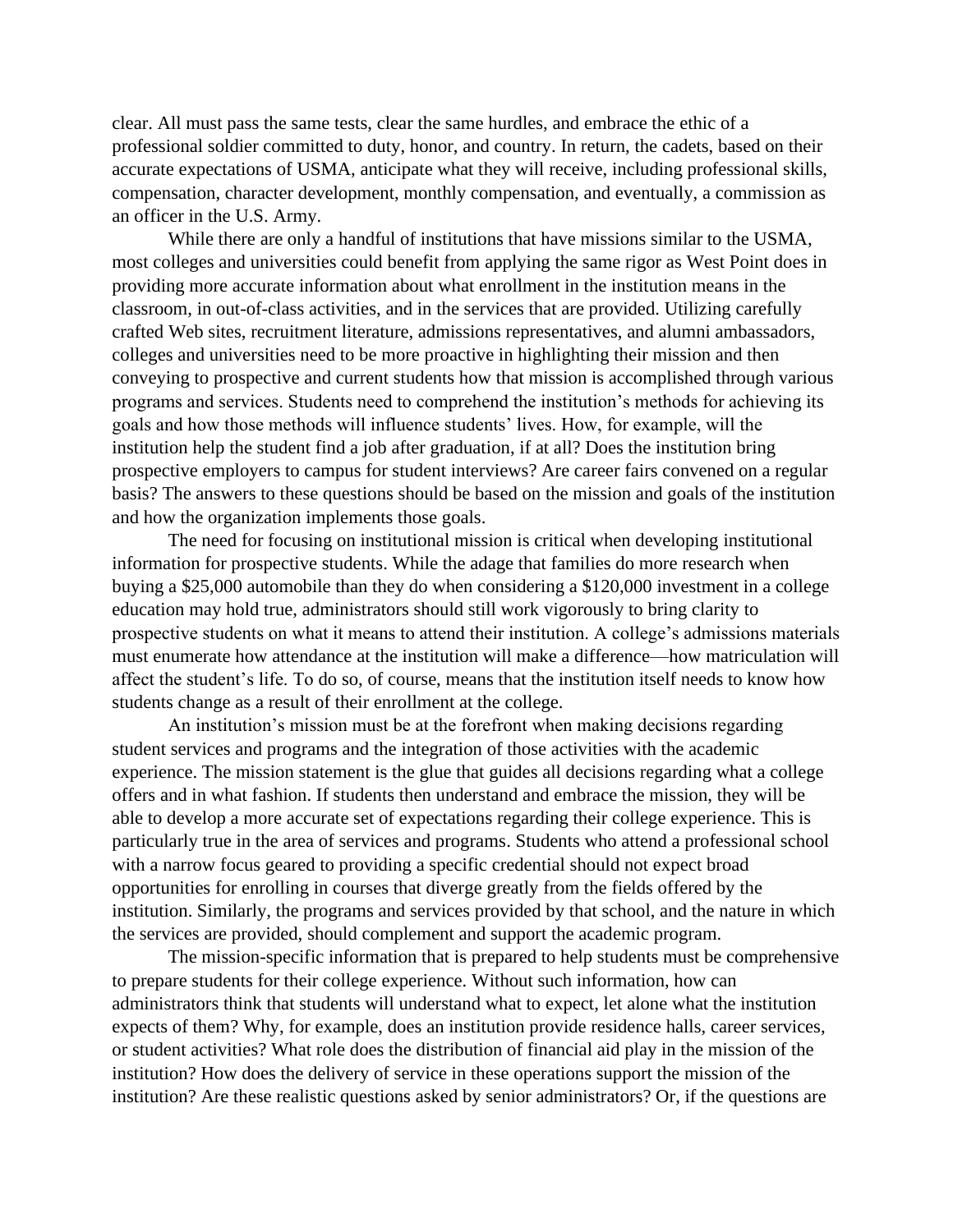asked, how are the answers conveyed to students so they know what to expect? Without information from the college how would a first-year student know that living in a residence hall is considered an integral part of the developmental experience for undergraduates as much as it is a place to plug in their computers and DVD players?

#### **Assess, Adapt, and Anticipate**

Institutional assessment efforts should be geared, in part, toward identifying student expectations as they entered the institution, whether they are being met, and, if not what can be done to address student concerns. Without such efforts, colleges cannot know whether they are meeting their goals and the expectations of their students. Simultaneously, when trends appear in the data that suggest a widely perceived problem, efforts can be undertaken to address the concerns. "To plan effectively and make the critical decisions that affect our student affairs divisions and institutions, we must have the ability to gather information in a rational, planned, financially, feasible, and believable fashion" (Bender, 1995).

Comprehensive national research on student expectations has, for example, highlighted "academic advising" as an endless source of frustration for students at countless institutions (Low, 2000). Perhaps from expectations developed through watching Mr. Chip's films, or promises made in recruitment literature, college students expect to have routine and sustained interactions with a faculty member who will guide them through the collegiate experience. The reality of how academic advising words, however, varies greatly. Some factors that influence how academic advising is conceptualized and delivered include the nature and size of an institution, a student's major, whether or not faculty signatures are required when registering or dropping courses, and whether advising undergraduate or graduate students is even considered a part of a faculty member's job description. These institutional realities, however, are not necessarily understood or embraced by students who expect individual attention. Academic advising is just one aspect of the college experience that must be portrayed accurately prior to enrollment. Students need to know what to expect, so that disappointment will not influence their overall satisfaction with their colleges and universities.

Monitoring student utilization of services and programs and the reasons students may not be engaging in them will also help to identify whether resources are directed or delivered appropriately and whether the students consider the service or program beneficial. As suggested by Schuh and Upcraft, "If our intended clientele do not use what we offer, then our intended purposes cannot be achieved" (Upcraft & Schuh, 1996, p. 113). Gathering, maintaining, and using comprehensive evaluative data regarding programs and services will enable institutions to make informed decisions about the allocation of resources (Upcraft & Schuh, 1996, p. 114).

Anticipating student expectations can be difficult, but using sound benchmarking practices as suggested earlier, can help considerably throughout the process. Benchmarking can enable colleges and universities to compare their programs with the best practices of other comparable operations to identify new ways of doing things. Especially important in the Internet age, if one college has instituted an innovative and successful practice that engages students, administrators can be sure that students across the country will know about the innovation and ask why the new program or service is not available on their campus.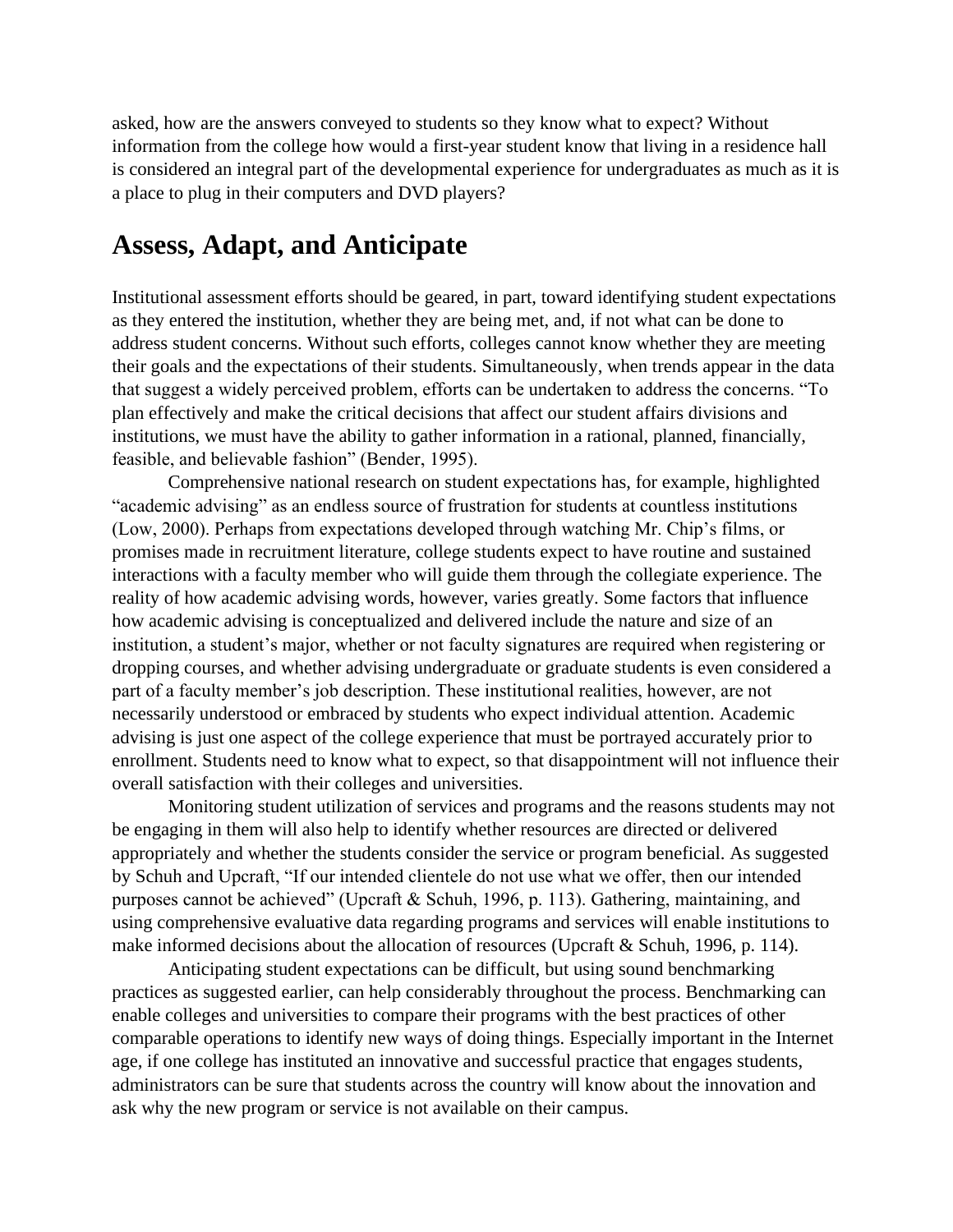Of particular importance in this process is the need to keep institutional mission in the forefront. Are the new programs or services for which students are clamoring appropriate for another institution? Do they complement the institutional mission? Do they appropriately engage students in activities to foster learning? These questions must always be asked when trying to meet student expectations.

## **Provide Communication Channels**

In addition to formal assessments of services, the creation and use of easily accessible communications methods can provide students with opportunities to raise questions and voice their concerns before problems become crises. Minor problems with service delivery can escalate to major student dissatisfaction with the institution when deficiencies are not addressed. Electronic and paper suggestion boxes, telephone surveys, and advertising widely the names and contact information for administrators and faculty to whom concerns should be voiced can make a big difference in resolving problems with campus services. Some institutions have also appointed people to serve as ombudspersons, or independent advocates, to help research and resolve complaints for all campus constituencies.

# **Maintain Institutional Integrity**

When describing our institutional missions and the services we provide, our primary concern must be to do so with accuracy and integrity. Much like the question asked during accreditation processes, "Are we doing what we say we are doing?" institutional leaders must ensure that their colleges and universities follow through on what they promise their students. If an institution promises in its literature that students will receive routine academic advising and learn in small class setting, for example, then such expectations must be met. The most significant indicator of a higher education institution's values is the manner in which it conducts its business and provides its services to its multiple publics, especially its students. It is incumbent on institutional leaders to ensure that the services that are provided are those that are promised.

# **References**

- Ardaiolo, f. P. (1978). *Educational consumer protection at Indiana Unverisity.* Unpublished dissertation, Indiana Univeristy, Bloomington.
- Associated Press. (2003, November 29). Advocate helps parents adjust to college demands. *Home New Tribune.* A2.
- Bender, B. (1995, March). *NASPA symposium on institutional research, assessment, and evaluation: An examination of contemporary practice in student affairs.* Program presentation, National Association of Student Personnel Administrators National Conference, San Diego.
- College Parents of America. (2003). Retrieved December 2, 2003, from http://www.collegeparents.org/advocacy.html.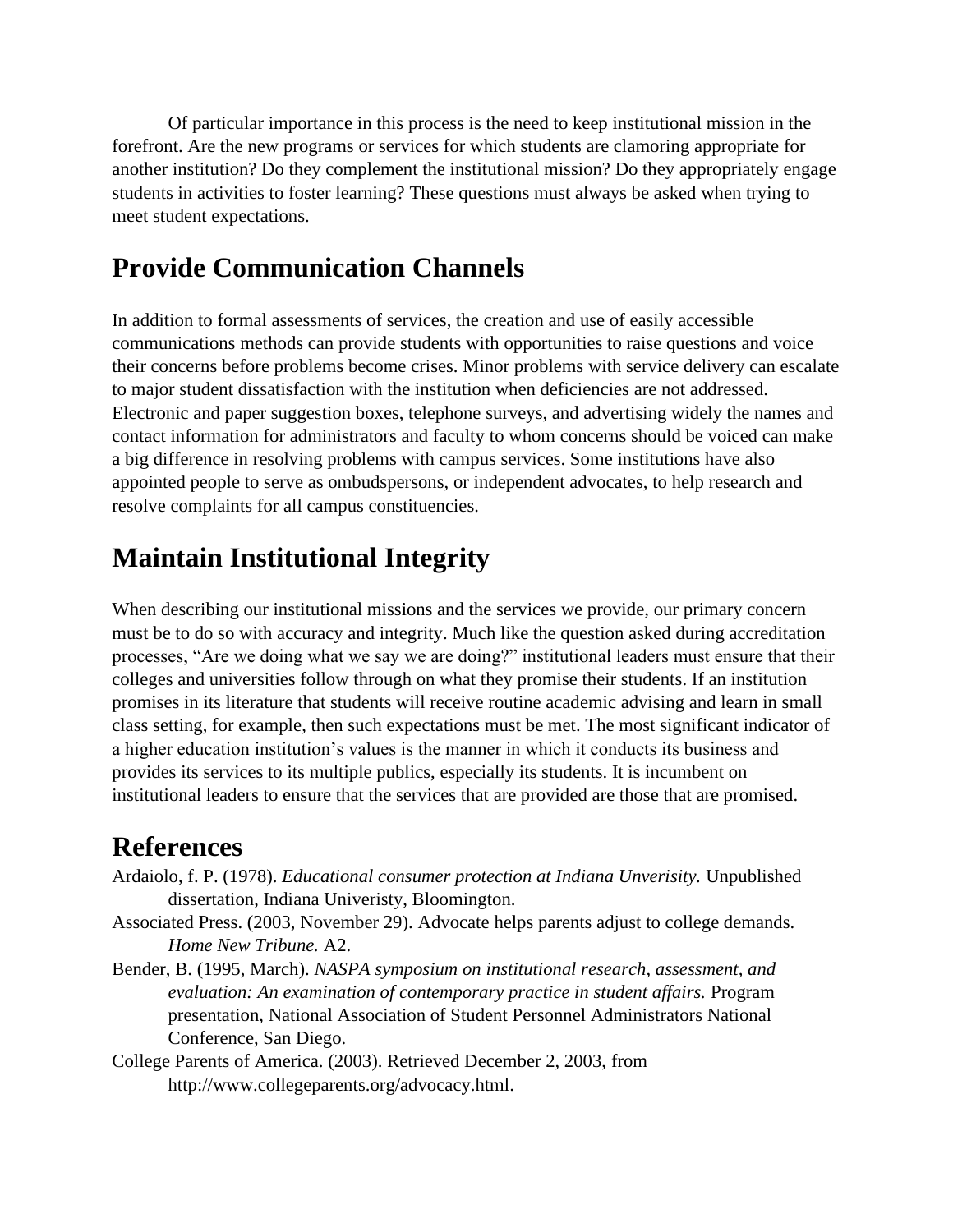- Cross, K. P. (2001, July-Aug.). Leading-edge efforts to improve—the Hesburgh Awards. *Change*, 31-37.
- Davis, T. M., & Murrell, P. H. (1993). *Turning learning into teaching: The role of student responsibility in the collegiate experience.* ASHE-ERIC Higher Education Report, no. 8. Washington, DC: George Washington University, School of Education and Human Development.
- Low, L. (2000). *Are college students satisfied? A national analysis of changing expectations.*  New Agenda Series. Indianapolis: USA Group.
- Lipsky, D. (2003). *Absolutely American: Four years at West Point.* New York: Houghton Mifflin.
- The nation: Students, their attitude and characteristics. (2002, August 30). *Chronicle of Higher Education*, pp. 26-31.
- Tagg, J. (2003). *The learning paradigm college.* Bolton, MA: Anker.
- Upcraft, M. L., & Schuh, J. H. (1996). *Assessment in student affairs: A guide for practitioners.*  San Francisco: Jossey-Bass.

#### **Dissonance**

Clearly, a far greater portion of students who enter higher education expect to complete degrees in a timely fashion than actually do. Not surprisingly, the unmet expectation, or dissonance, presents a challenge to colleges and universities. Most students hope to attain degrees in college, and that is a logical aspiration associated with the college experience. If students make informed choices about college choice and have the expectation to persist, and if colleges make informed and educated admission decisions, then persistence to degree attainment should be the result.

There are exceptions to this, of course, and many students enrolled in college, particularly in two-year institutions, with less clarity in their expectations about outcomes associated with degree completion. Students who start college to enhance their personal growth or secure a credential or skill are valued members of the college population, and exemplify the reality that not all students who do not attain degrees have failed to attain their expected goal.

There is a substantial difference between the examination of institutional persistence rates and the rates at which individual students attain degrees. Although only 43% of degree-seeking students entering postsecondary education when they started had attained them at their original institution within six years, 54% of them had earned them somewhere. Therefore, 11% had persisted to degree completion by transferring from their original institution. This is a good indication of individual commitment of the students and a reflection of higher education's success, but not necessarily a shining moment for the original colleges where students began their studies. Recalling that almost all students expect to graduate from where they first enrolled, it seems that the unmet expectations of students remain a challenge for colleges and universities across the country. In other words, did the school prepare their incoming students adequately, through dissemination of materials or orientation programs, to enable them to form realistic expectations?

Clearly, some student attrition is expected and appropriate. Students leave college for health reasons, some decide that they are not suited for college study, and others develop new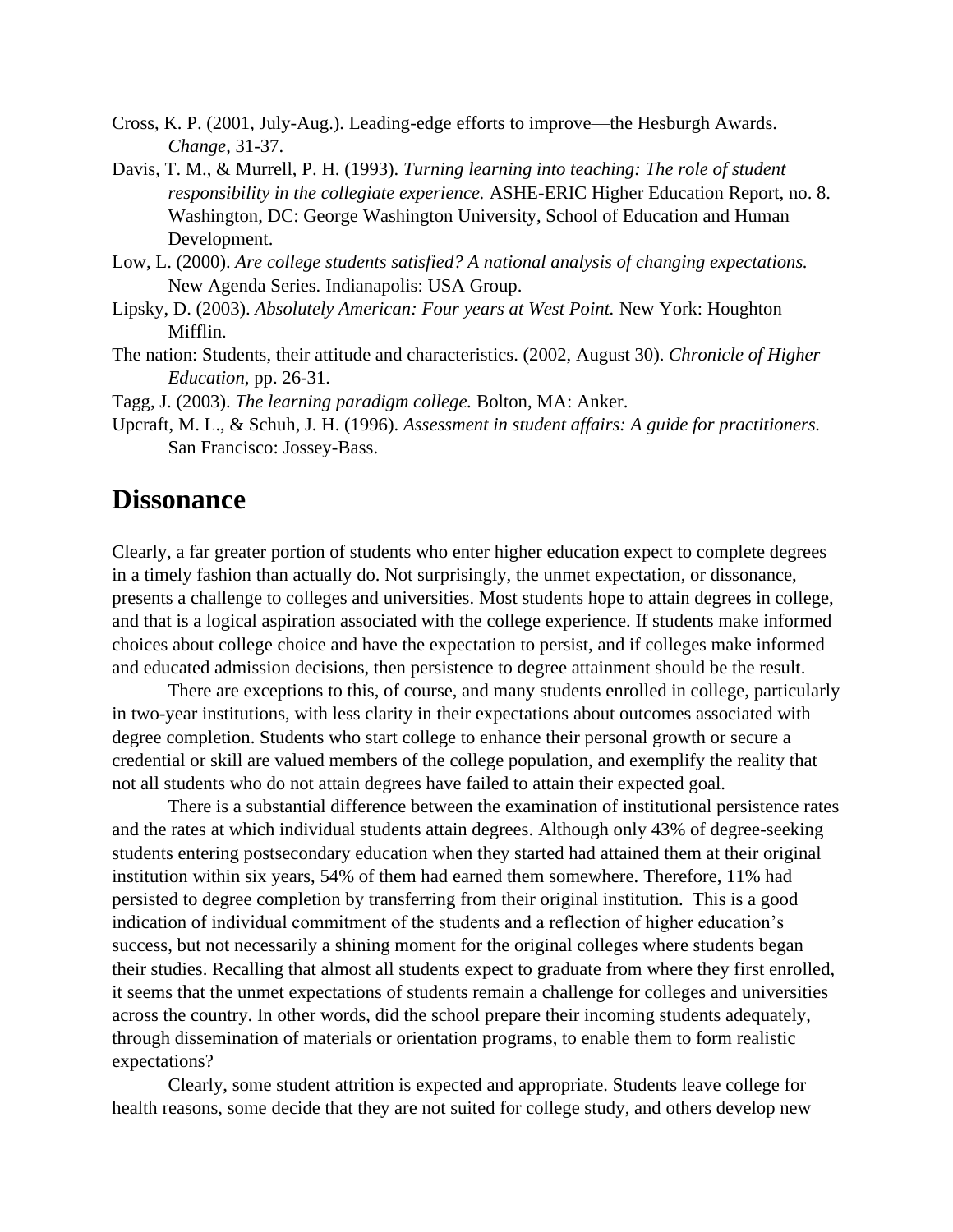career objectives that are unattainable at the institutions in which they initially enrolled. The latter experience is actually attrition of success and may well be a function of good career counseling or academic advising.

Nonetheless, the rate at which student expectations are not met does present problems for which institutions need solutions. A premise of this work has been that when student expectations are unmet, there are several means of addressing the situation. One approach is that students need to be better informed about what they can reasonably expect. Another perspective is that institutions need to perform better and meet students' reasonable expectations. Ultimately, the responsibility is that of the higher education community. Degree attainment is a fundamental purpose, a driving force in American higher education, so those who enter college with an expectation to complete degrees should not be discouraged from realizing their goals.

### **Institutional Strategies for Addressing the Issues**

There are strategies that institutions can employ to better understand student expectations and to meet those that are reasonable while renegotiating the ones that are not. Some such strategies are described in the following section.

## **Student Recruitment**

It is not clear how students formulate their expectations about how they will succeed in a particular college community, but certainly a great portion of their perceptions come from institutional recruiters and written and electronic materials about the institution. As suggested in Chapter 5 of this volume, if students are given an accurate picture of institutional characteristics and they are fully informed about the qualifications of students who succeed, they can make judgements about how they compare with those who persist. It also may be useful for prospective students to know some things about students who do not succeed. Not every college is a good match for every possible student. If students are well informed about the institutions they choose, they are better able to make intelligent and good decisions about how they will acclimate to the college environment and whether they are likely to persist until graduation.

Recruitment processes should be forthright about institutional cultures, subcultures, and the dynamics of campus life. There are college communities with cultural frameworks that are presentative of institutional values that might not resonate well with all prospective students. Students need to know these values and the campus climate to be able to measure how and whether they will fit comfortably in the environment.

The nature and extent of support services, such as academic advising, counseling services, and the availability of faculty for consultation, needs to be advertised to prospective students. There are institutions that have assertive, even intrusive, support systems, for example, that challenge students who are academic difficulty and can make certain types of students very uncomfortable and unhappy. There are other institutions with student support systems that require the individual student to seek assistance. The student who needs help in these types of colleges must be self-motivated to find and ask for help. Part of the challenge faced by admissions representatives is the difficult associated with meetin individually with prospective students to learn the extent to which they are likely to fit into the college's undergraduate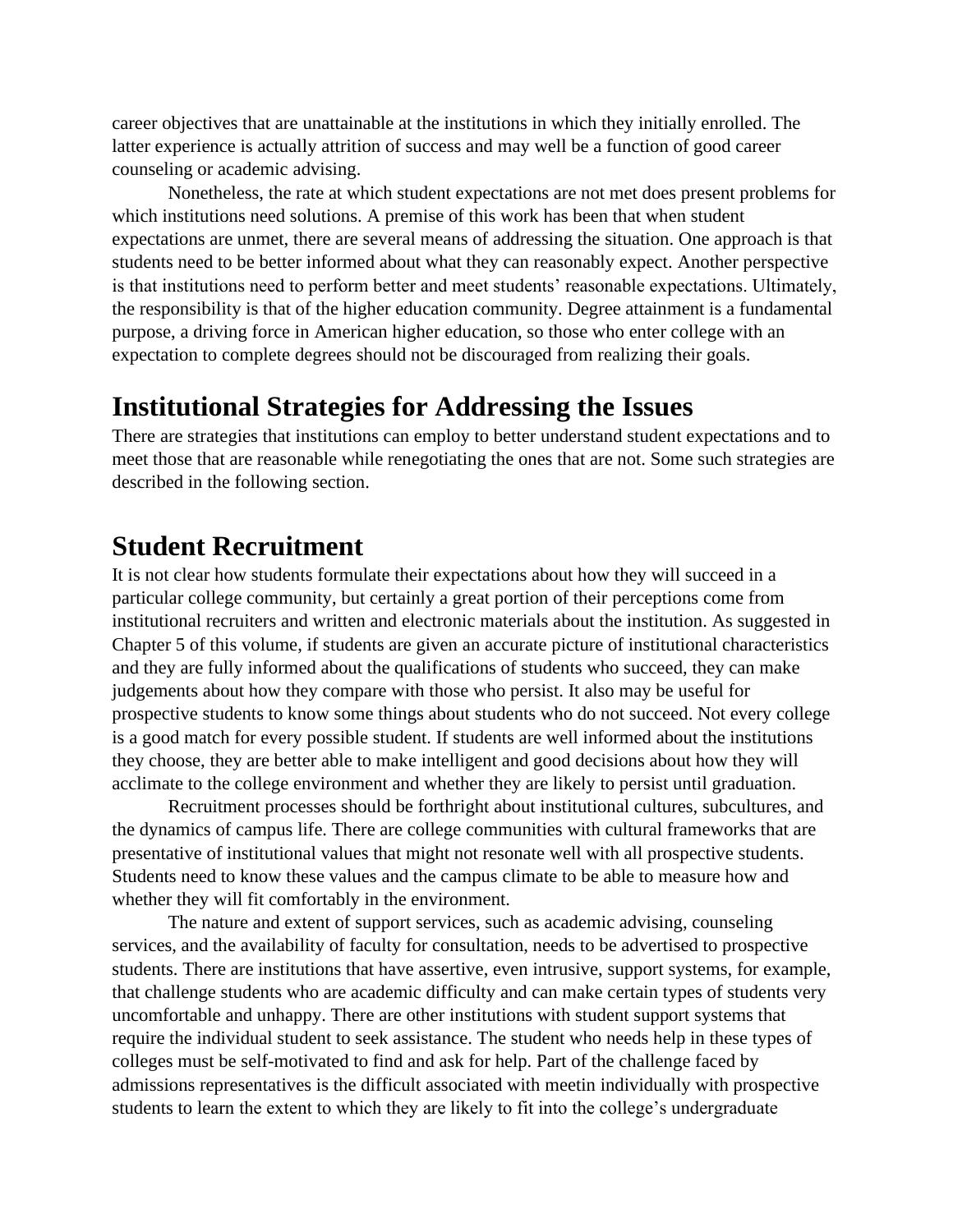community. There are institutions that require an interview as part of the application process, and this is a good strategy in the effort to measure the student-institution fit, but given financial constraints both for applications and colleges, this important aspect of the admissions process is often neglected.

# **Program Strategies**

Research about student persistence has generated much useful information about programs that make a difference in the proportion of successful degree attainment within a student community. Institutions should know the characteristics of their students who do not persist and develop program responses that address the issues that point toward risk of attribution.

- *Orientation programs* should be candid and informative. They should provide genuine and honest introductions to college life, stressing the academic aspects of the experience as well as the co-curricular issues. The programs should strike a balance between those issues associated with the classroom experiences of students and those outside of class. Faculty, staff, and students should all be part of the design and production of these programs.
- *Academic advising* should be learner centered and developmental in nature, with a focus on matching honestly the interests and skills of students with curriculum offerings of the institution.
- *Student advocacy programs* should be offered to help students navigate institutional bureaucracies. Peers helping peers of faculty mentoring programs can be effective problem-solving resources for students feeling challenged by the realities of college.
- *Academic major alternatives* can be developed for high-demand, high-attrition major fields. If popular majors have high failure rates, institutions should identify secondary disciplines with related career and professional school options.
- *Parent and family orientation programs* can provide families with access to the institution and support for their interests. The families of first-generation college students can be specifically targeted for information distribution and instructional approaches to give them insight about the college experience.
- *Commuter student services and programs* are also effective tools for engaging those students not living on campus. At many institutions with residential populations, the commuter student is more at risk of attrition. Where that is the case, institutions can set up places, programs, and advocacy organizations to give them particular support.
- *Community service and service learning programs* have been demonstrated to have relationship to persistence. Where appropriate, institutions can use such programs to engage students and to enhance their connection to the institution and its programs.
- *First-year seminars* are used widely at institutions as strategies for new student acculturation to the environment and as extended orientation activities with form, substance, and structure.
- *Probation students* are at risk by definition, whether their probation is a condition of entry due to an incoming academic profile or due to poor college performance. Programs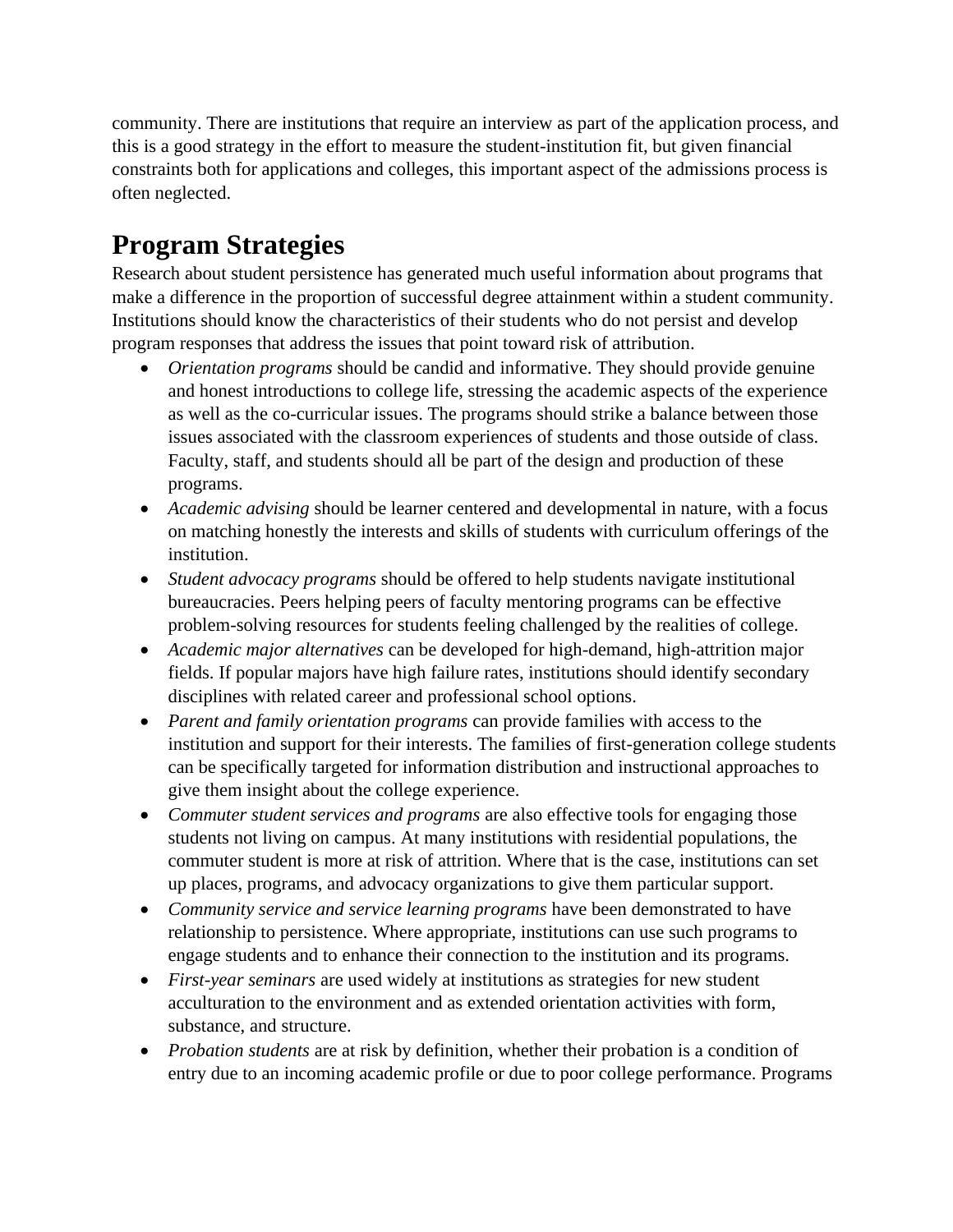that stimulate connection, enhance achievement, and establish links to subsequent enrollment periods can be very helpful to at-risk students*.*

#### **Intervention Strategies**

A number of intervention strategies are available to colleges and universities, and among them are responding to signals and researching risk facts.

- *Responding to signals.* Students usually find ways to signal disaffection and unhappiness with their college experience. They may miss classes, act out in residence halls, or seek personal counseling. No matter what behaviors that students exhibit, other members of the institutional community can influence their subsequent decisions. When an office staff member hears students complaining about the residence halls, for example, the right response make a difference. A resident assistant who hears students criticizing food service or difficulties with the computer network can intercede effectively. The appropriate institutional approach to such matters is make students persistence and educational attainment the business of all members of the institutional community. When all who interact with students assume the responsibility to help them adjust and persist and support the resolution of their problems, the culture of attainment can be enhanced.
- *Researching risk factors.* Programmatic approaches to enhance persistence can be effective, but the decisions students ultimately make are complex and highly individual. The very complicated process of individual decisions making about where to enroll in college is not very different from the process of decision making about whether to persist. Therefore, the most effective interventions may be those targeted to individual students demonstrated to be at risk of attrition. There is evidence of success with this approach (Glynn, Sauer, & Miller, 2003).

The HERI report previously cited (Astin & Oseguera, 2002) suggests a set of predictive factors, including high school grades, standardized test scores, gender, and race. Institutions can supplement that information with additional studies of students, collecting individual descriptive and attitudinal information. It is possible to have a complex and institutionally specific risk prediction study that effectively anticipates the risk of an individual student leaving the institution. Knowing this is advance empowers institutional officials to prescribe remedies and interventions. Some examples follow.

The American Council on Education issued an *Issue Brief* (2003) that presented NCES data associated with, among other things, employment. Those students with jobs of more than 35 hours of work per week were substantially less likely to persist to degree attainment than those who worked fewer than 15 hours per week. Individual institutions should explore the work interests and intentions of their students can respond accordingly. If the institution determine that the significant off-campus employment of a student is a predictor of attrition, a specific intervention for all such students would be to develop an effective on-campus alternative. The student who is working in a job off campus may find that a position providing support to the research of a faculty member is more stimulating, academically relevant, and career enhancing. Institutions using their resources to develop meaningful oncampus employment opportunities for students will find that placement of students who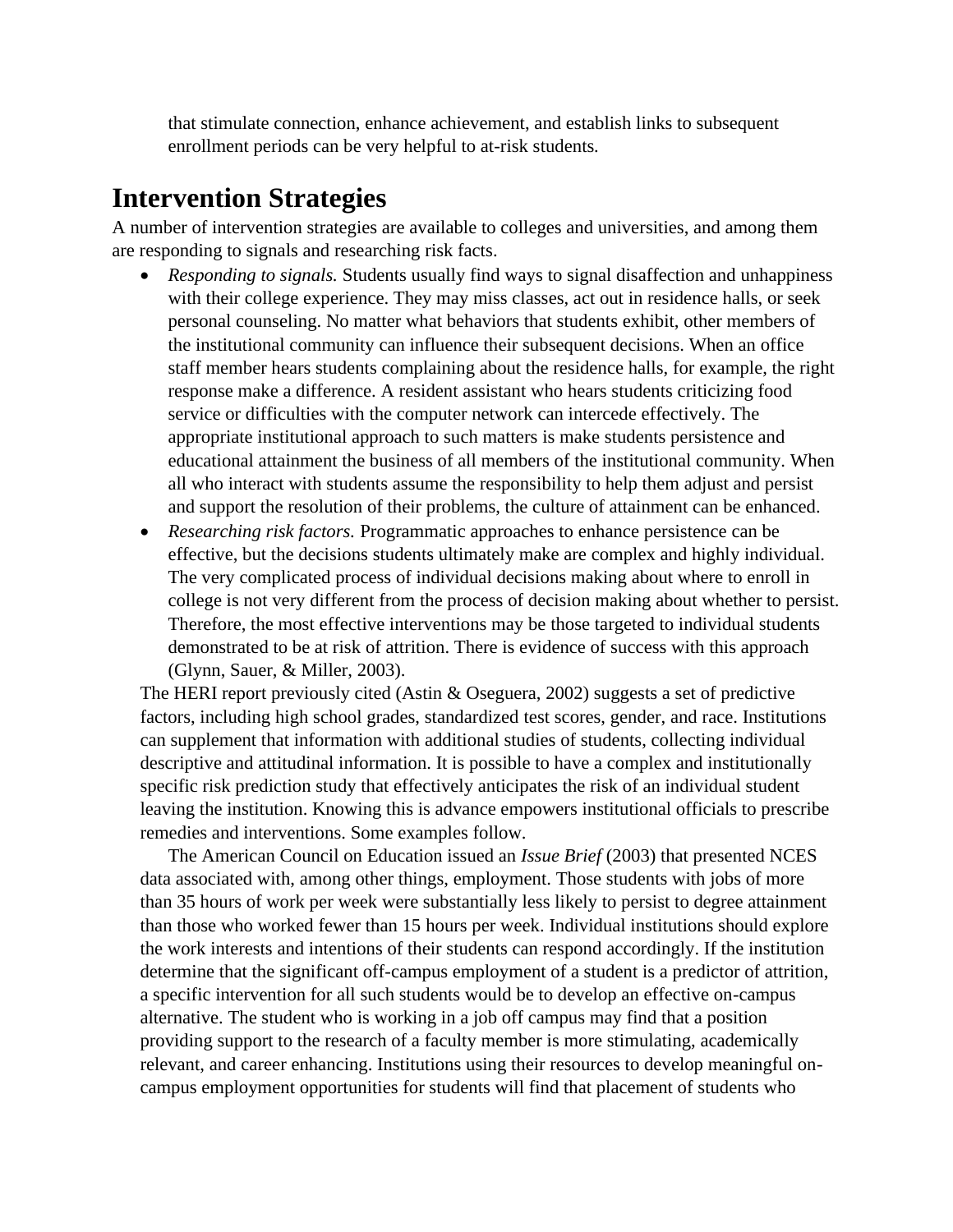would alternatively be working off campus may have a very god effect on persistence. The effective strategy would be to identify those students working or planning to work off campus and invite them to the on-campus alternative.

Many institutions relate financial need to persistence decisions and worry about the gap between student need and funded financial aid. The problems associated with closing the aid gap are many, as substantial expense is involved. Further, since not all students with unmet need will drop out, if the gap in aid is closed for all, there would be some wasted resources. One strategy for addressing the aid gap is to focus on those students who have a real gap in aid that is different from the apparent one. Students disenfranchised form their families or from family circumstances where there is less support than is apparent certainly are at risk of attrition, and their risk level is unique to their individual circumstances. If financial aid administrators can hold in reserve funds to address those with more need than is apparent they may be able to make an effective difference for a special at-risk population.

There is evidence (Jacoby, 2000) that student who commute to campus have more challenge engaging with the institutional community. When family circumstances or life changes affect commuting students and the home dynamics change, enrollment consequences may follow. When the family of a commuting student moves the household or parents divorce or other life-changing experiences develop, students can be substantial risk. In such circumstances, on-campus housing, if available, can be a cost-effective way for the student to be enabled to focus on the college experience and have a greater prospect for success.

Students who are uncertain about their major choices may benefit from an intervention associated with career planning. Strong relationships between those providing academic advising and those offering career advising are powerful partnerships in enhancing student success. The student who reflects a lack of confidence in major choice can benefit greatly from interaction with professionals in career development and acquire, as a result, a sense of direction and purpose.

There are other ways in which specific interventions can be employed to respond to the needs of students at risk of attrition. Individual institutions should explore their knowledge about their students and examine ways to identify those at risk in advance based upon characteristics at entry or shortly after enrolling. When those at risk are identified, intelligent interventions can be designed to support and assist students in their persistence to degree completion.

#### **Conclusion**

Higher education is challenged by the expectations of students and the general public regarding persistence and degree attainment. That one would enroll in college with the plan that a degree is the desired and expected end product seems logical. If the student wants a degree, surely the institution wants the student to earn it, and the school should work accordingly to facilitate the outcome. What matters most is to understand the context student expectations and what happens between the beginning of the relationship with the college and the end to change the outcome.

It is clear that part of the dissonance between the expectation and the reality is derived from the students holding other expectations that intrude on those related to persistence. Whether the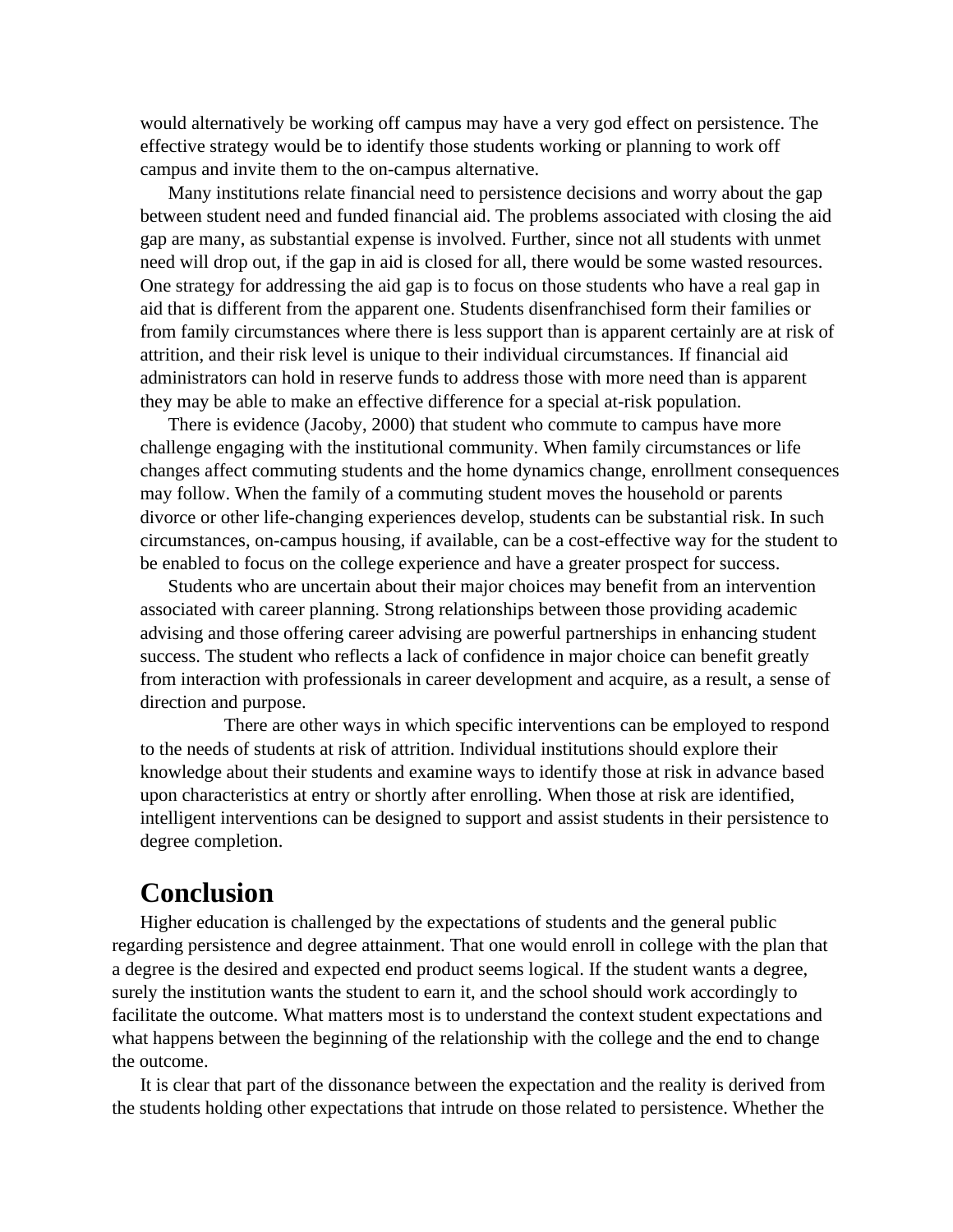matter is too substantial a commitment to employment, academic or career goals that are unreasonable, or judgements about academic effort that result in failure, the decisions that students make that have nothing to do with the institution can result in their degree expectations being fulfilled. What institutions need to do in this respect is to give counsel, information, and an orientation about the reality of the student experience and try to help students develop attitudes and behaviors that can enhance their chances of success.

At the same time that institutions should work with students to help them establish reasonable expectations of themselves and their institutions, there are ways in which institutions could perform better to increase persistence rates and the rates of degree attainment by students. Institutions should study the characteristics and the expectations of their students and determine which ones are predictors of attrition or those that lead to risk. They should intervene with students who display those characteristics and expectations and try to modify the circumstances to give the students a better chance of persisting.

# **References**

American Council on Education. (2003). *Issue brief.* Washington, DC: American Council on Education.

Astin, A.W., & Oseguera, L. (2002). *Degree attainment rates at American colleges and universities*. Los Angeles: University of California, Higher Education Research Institute. Berkner, L., He, S., &Cataldi, E. F. (2002). *Descriptive summary of 1995-96 beginning postsecondary students: Six years later* (NCES 2003151). Washington, DC: U.S. Department of Education, National Center for Education Statistics.

Glynn, J. G., Sauer, P.L., & Miller, T. E. (2003). Signaling student retention with prematriculation data. *NASPA Journal, 41,* 41-67.

Horn, L. J., & Premo, M. D. (1995). *Profile of undergraduates in U.S. post-secondary education institutions: 1992-93, with an essay on undergraduates at risk* (NCES 96-237). Washington, SC: U.S. Department of Education, national Center for Education Statistics.

Jacoby, B (2000). *Involving commuter students in learning.* New Direction for Higher Education, no. 109. San Francisco. Jossey-Bass.

*Principal indicators of student academic histories in postsecondary education 1972-2000.*  (2004). Retrieved January 27, 2004, from

[http://www.ed.gov/rschstat/research/pubs/prinindicat/index.html.](http://www.ed.gov/rschstat/research/pubs/prinindicat/index.html)

United States Census. (2000). *Profile of selected social characteristics: 2000.* (2000). Retrieved February 25, 2004, from [http://factfinder.census.gov/hom/en/datanotes/expaiansf.htm.](http://factfinder.census.gov/hom/en/datanotes/expaiansf.htm) Smith, P. (2004). *The quiet crisis*. Bolton. MA: Anker.